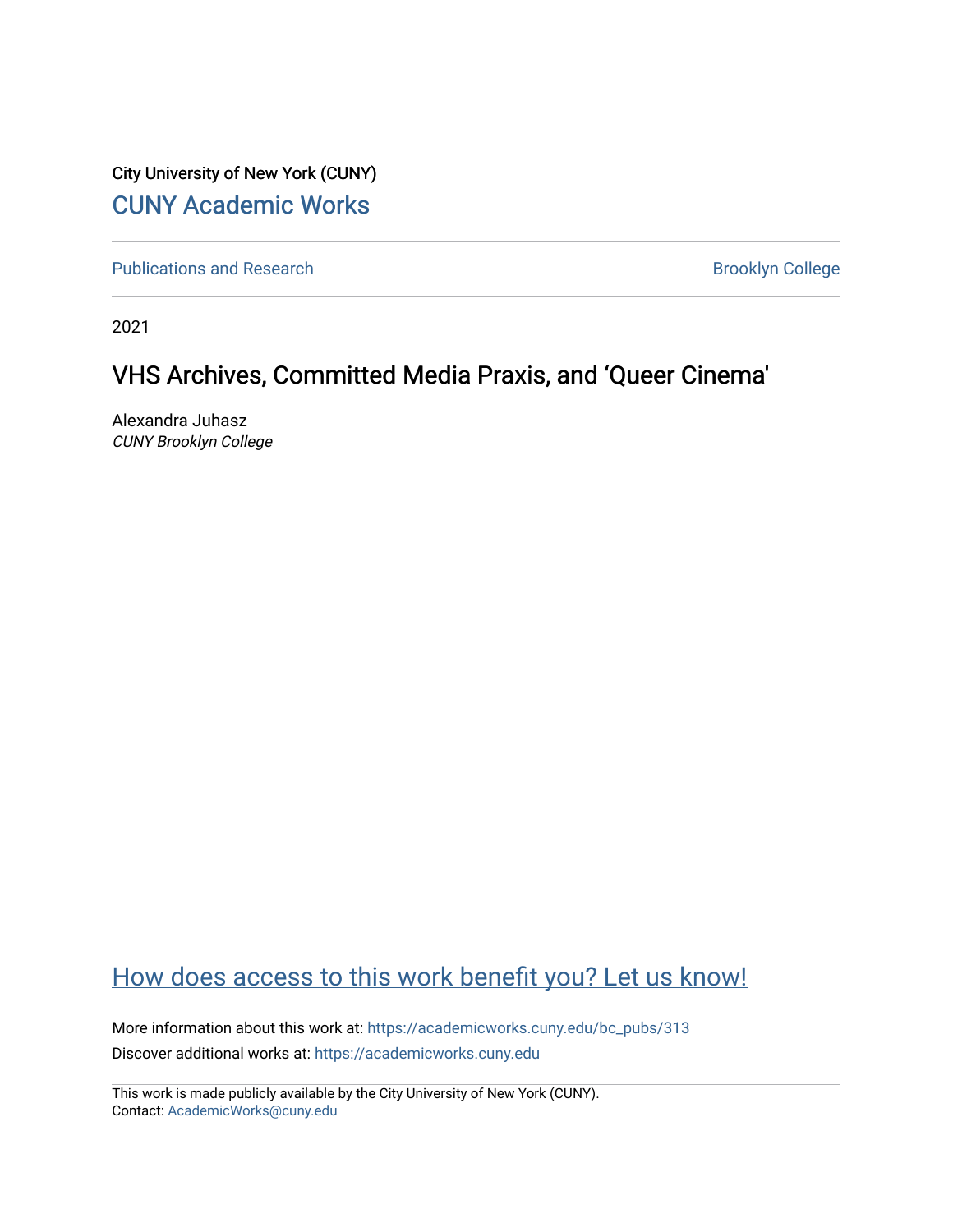Alexandra Juhasz

[The Oxford Handbook of Queer Cinema](https://www.oxfordhandbooks.com/view/10.1093/oxfordhb/9780190877996.001.0001/oxfordhb-9780190877996) *Edited by Ronald Gregg and Amy Villarejo*

Print Publication Date: Nov 2021 Subject: Literature, Film, Literary Theory and Cultural Studies Online Publication Date: Nov 2021 DOI: 10.1093/oxfordhb/9780190877996.013.22

### **Abstract and Keywords**

Committed media praxis is a doing as much as it is a knowing. Queerness is a manner of being as much as it is a politics, theory, or set of modish objects. This chapter about topics that are also processes—queer, media praxis, cinema—performs these across two acts: "Part 1: A Hesitant or Maybe Just Slightly Defiant Preamble," is a creative unfolding, in the body of the text and as much so in its footnotes, of the author's "queer feminist media praxis": "Part 2: VHS Archives" is a demonstration of VHS Archives, a multisited, manyyeared project in experimental pedagogy, web-based archival engagement, and committed activist interventions into contemporary AIDS activism and queer media.

Keywords: [AIDS](https://www.oxfordhandbooks.com/search?f_0=keyword&q_0=AIDS), [media praxis](https://www.oxfordhandbooks.com/search?f_0=keyword&q_0=media praxis), [queer](https://www.oxfordhandbooks.com/search?f_0=keyword&q_0=queer), [lesbian](https://www.oxfordhandbooks.com/search?f_0=keyword&q_0=lesbian), [video](https://www.oxfordhandbooks.com/search?f_0=keyword&q_0=video), [archives,](https://www.oxfordhandbooks.com/search?f_0=keyword&q_0=archives) [VHS](https://www.oxfordhandbooks.com/search?f_0=keyword&q_0=VHS), [queer cinema](https://www.oxfordhandbooks.com/search?f_0=keyword&q_0=queer cinema)

COMMITTED media praxis is a doing as much as it is a knowing. Queerness is a manner of being as much as it is a politics, theory, or set of modish objects. Queer cinema might have institutional anthologies, retrospectives, and canons, but for me, it needs smaller, stranger sites that honor how it's done: its moods, weather, learning, and loving.

Invited to write a "field defining" contribution about topics that are also processes queer, media praxis, cinema—I perform a staging in two acts: a mid-life, mid-career report from the field where I am trying to do my best by lesbianism, queerness, community, media-making, scholarship, activism, teaching, and writing. By staging a set of paperbound gestures (oblique, parenthetical, personal, photographic, citational), I attempt to render, in form, what Amy Villarejo has assured me is "a creative and attentive writing practice that does justice to the complexity of position and perspective upon which you justly insist."<sup>[1](#page-18-0)</sup> Thus, with her permission, and your indulgence, I attempt to explain and also enact committed media praxis within queer cinema.

<span id="page-1-0"></span>"Part 1: A Hesitant or Maybe Just Slightly Defiant Preamble," is a partial and personal map of my ongoing queer feminist media praxis—a few bona fides mingled with fears and remembrances—as just one participant within a beloved community who invented, and

Page 1 of 27

PRINTED FROM OXFORD HANDBOOKS ONLINE (www.oxfordhandbooks.com). © Oxford University Press, 2018. All Rights Reserved. Under the terms of the licence agreement, an individual user may print out a PDF of a single chapter of a title in Oxford Handbooks Online for personal use (for details see [Privacy Policy](https://global.oup.com/privacy) and [Legal Notice\)](https://www.oxfordhandbooks.com/page/legal-notice).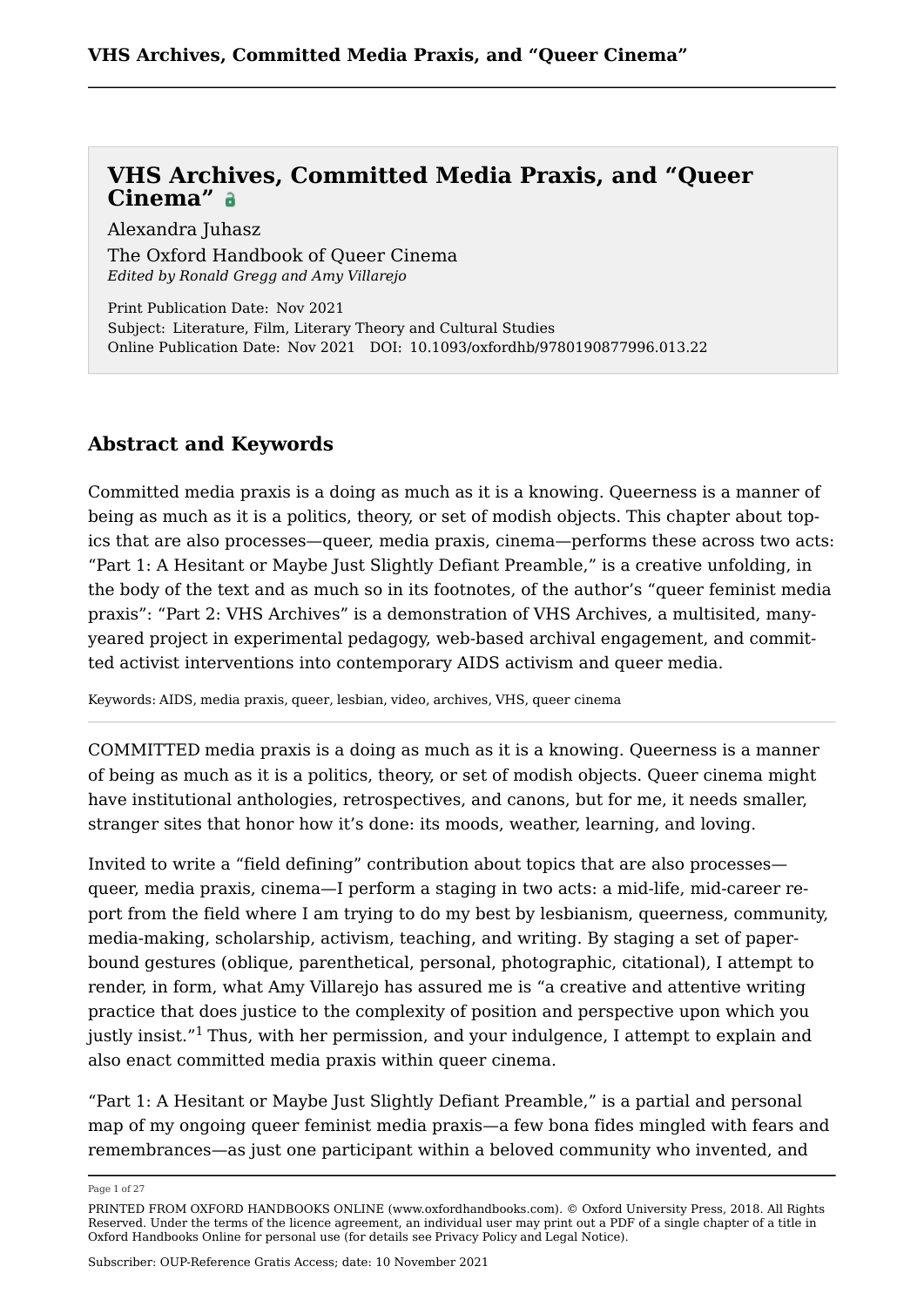then perhaps also consolidated, queer cinema (studies). "Part 2: VHS Archives" is a demonstration of where that gets me to of late: a multisited, many-yeared project that returns to my own easily lost beginnings, friends, and colleagues (including Juanita Mohammed Szczepanski and her daughter Jazzy, see Figure [24.1](#page-2-0)) albeit by way of experimental pedagogy, web-based archival engagement, and committed activist interventions into contemporary AIDS activism and media. Using this recent, committed, queer media project as a close-to-the-heart sample case, I demonstrate its stakes and practices as a kindred project set to salvage and/or save our precious images of love especially as time makes this, our queer activist media, yet again perilous, politicized, and provisional.

<span id="page-2-0"></span>

*Figure 24.1.* The author with Jahanara Zzaman (and child) in Union Square, New York City, participating in the site-specific action "Dear J," staged by students in my 2018 VHS Archives class. I met Jazzy when she was "the child" in my friend Juanita Mohammed Szczepanski's video "Homosexuality: One Child's Point of View" (1991).

# **(p. 627) Part 1: A Hesitant or Maybe Just Slightly Defiant Preamble**

I am a hesitant, on-again off-again scholar of "queer cinema." Sure, my academic, artistic, personal, and even sexual histories legitimate my participation in said terrain. I began my academic (and media activist) career in the mid-1980s as a graduate student in cinema studies and a maker and budding scholar of AIDS activist video. By the early **(p. 628)** nineties, now an assistant professor, I was working on two related large-scale projects. The first was a documentary and book on feminist film-and-video history, *Women of Vision*[2](#page-18-1) (granted, a significant portion of the women featured in this study were and are "lesbian," as was I at this time. Decades later, the disproportionate participation of les

<span id="page-2-1"></span>Page 2 of 27

PRINTED FROM OXFORD HANDBOOKS ONLINE (www.oxfordhandbooks.com). © Oxford University Press, 2018. All Rights Reserved. Under the terms of the licence agreement, an individual user may print out a PDF of a single chapter of a title in Oxford Handbooks Online for personal use (for details see [Privacy Policy](https://global.oup.com/privacy) and [Legal Notice\)](https://www.oxfordhandbooks.com/page/legal-notice).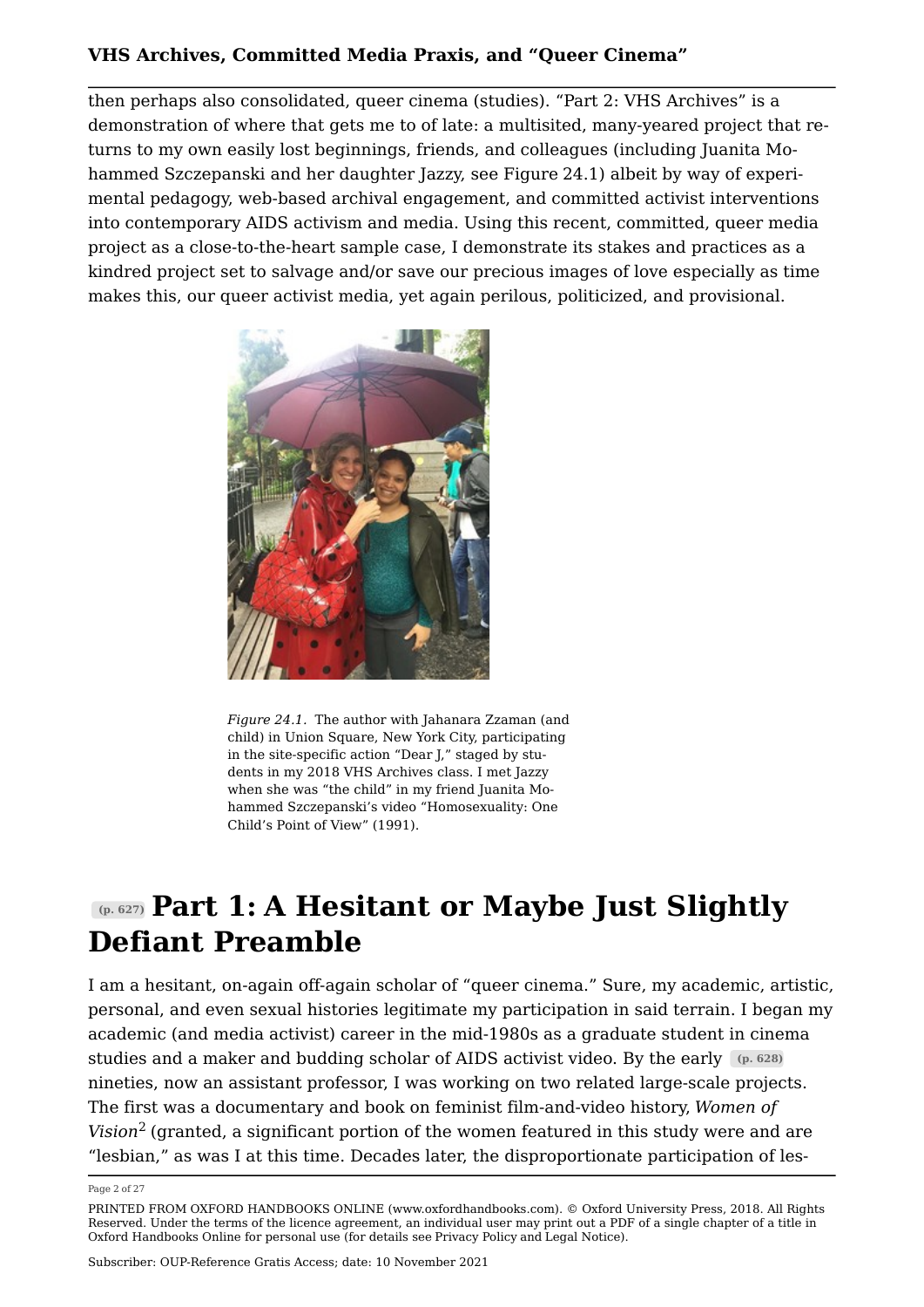<span id="page-3-0"></span>bians within African American and women's cinema would become a shared research interest for many of the authors in *Sisters in the Life*, a 2018 anthology considering the history of out Black lesbian cinema I coedited with Yvonne Welbon).[3](#page-18-2) In the mid-1990s, I also volunteered to serve as a producer of a feature film by my then partner Cheryl Dunye, *The Watermelon Woman* (1996). Neither of us knew much of anything about narrative feature filmmaking.[4](#page-18-3)

<span id="page-3-3"></span><span id="page-3-2"></span><span id="page-3-1"></span>Cheryl came from art video and I cut my media teeth in AIDS activist video. Our ballsy fall into narrative feature filmmaking emerged within a larger community-based movement in this very same direction (only a little later to become known as the New Queer Cinema).[5](#page-19-0) Adding fuel to the fire was our investment in bringing lesbian and people-ofcolor (POC) representation to this already lively, if still limited, cinema scene at the mo-ment when small "indie" features were thriving.<sup>[6](#page-19-1)</sup> Ours was to become the first African American lesbian feature film (which recently enjoyed its twentieth-anniversary remaster and rerelease). It came on the tale of many such films by our friends: *Go Fish*, *Poison*, *Swoon*, *Looking for Langston*, and *Tongues Untied* (to name but a few of the slightly earli-er films to which we had personal and political connections). I coproduced<sup>[7](#page-19-2)</sup> The Water*melon Woman* with Barry Swimar, who was hot off our friend Jennie Livingston's 1991 *Paris Is Burning* (Barry *did* know quite a bit about narrative feature filmmaking, as did some portion of our hired crew, who worked for peanuts, yes, but were paid from Cheryl's \$30,000 National Endowment of the Arts (NEA) artist's grant<sup>[8](#page-19-3)</sup> won from the very last round of grants made to individual artists by this important, always-under-threat, and ever-more defanged national institution).

<span id="page-3-7"></span><span id="page-3-6"></span><span id="page-3-5"></span><span id="page-3-4"></span>Given the all-hands-on-deck spirit of our project and the moment, as well as the seriously self-referential bent of Cheryl's oeuvre more generally, I somehow also ended up "acting" as Martha Page,<sup>[9](#page-19-4)</sup> the closeted White Hollywood movie director in the film's faked past (I was and am even less an actor than a producer). Page (and I) were modeled after the closeted Hollywood director, Dorothy Arzner, one of only a small number of women who enjoyed such success in the golden age of cinema.<sup>[10](#page-20-0)</sup> As Page, I perform—again surrounded and abetted by a large cadre of our friends, most of them lesbians—one White woman's role in many faked (but close to real) scenarios<sup>[11](#page-20-1)</sup> (a total of eighty-two photos and four film clips) that convincingly illustrate the invented private and professional life of an underrecognized Black (lesbian) icon, Fae "the Watermelon Woman" Richards (Lisa Marie Bronson).

<span id="page-3-8"></span>Many months before the feature film was to shoot, and as a way to jump-start and authorize that more-conventional production process, a queer and rowdy crew of our friends and lovers and their friends and comrades volunteered for the photo shoot—in Philadelphia and in front of and behind the cameras—as just one more joyous, raucous but also professional and serious (art) action definitive of this lively, loving community in that time and place. Our crowd was in close kinship with the one we fabricated and **(p. 629)** celebrated from the un(der)recorded past, only better, in that in the early 1990s we were out and proud and in love and anger with the world and each other, but also backed by (les

Page 3 of 27

PRINTED FROM OXFORD HANDBOOKS ONLINE (www.oxfordhandbooks.com). © Oxford University Press, 2018. All Rights Reserved. Under the terms of the licence agreement, an individual user may print out a PDF of a single chapter of a title in Oxford Handbooks Online for personal use (for details see [Privacy Policy](https://global.oup.com/privacy) and [Legal Notice\)](https://www.oxfordhandbooks.com/page/legal-notice).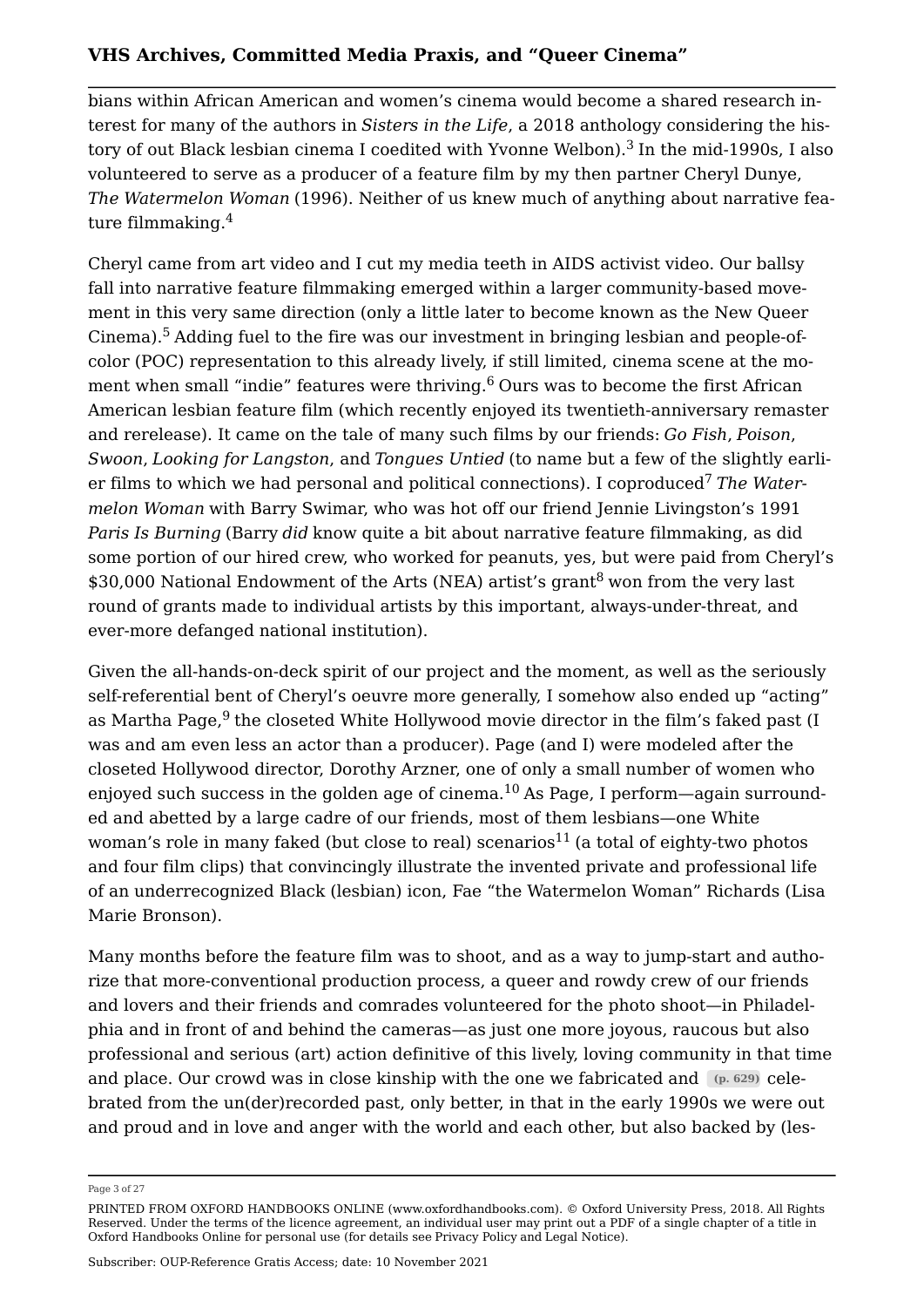bian) feminism, civil rights, and AIDS activism and theory, which helped to more firmly situate and support our daring desires, community, and goals.

<span id="page-4-1"></span><span id="page-4-0"></span>The Fae Richards Archive,  $12$  which serves to verify the "truth" of the fake story underlining *The Watermelon Woman*—a collaboration between Zoe Leonard and Cheryl that I executive produced and acted in—is now itself an important piece of American (lesbian) Art. A great many of us came together to support Cheryl and  $Zoe^{13}$  $Zoe^{13}$  $Zoe^{13}$  after they had taken the lead by doing the preliminary research and imagining, debating, and then constructing the life of Fae Richards. We all wanted to better understand and then re-render what we knew we needed: verification of the truth of women, people of color, lesbians, and queers in race films, early Hollywood cinema, and decades of American domesticity and culture.[14](#page-20-4)

<span id="page-4-2"></span>I play Martha Page, Fae Richard's lover and director, against and to type. In the photos, I am dressed up to look like a proper butch lesbian, hair brill-creamed off my face, smart suit and tie borrowed from the real-life wardrobe of others on our team (Figure [24.2\)](#page-5-0). My character is engaged in an artistic and sometimes domestic partnership with a talented, gorgeous Black actress who as often as not is wearing a dress from my actual closet. In so doing, as I would do again many times across my life and career, I perform as the White woman who is bound to Black lesbians by "desire, power, anger, disdain, and humiliation $15$  within and outside of cinema.<sup>[16](#page-21-1)</sup> In its time, and again, it seems, also today, given what is expressed by contemporary audiences during its twentieth anniversary rerelease,[17](#page-21-2) *The Watermelon Woman* brought (and brings) Black lesbians to the canon of queer cinema to which the film is sometimes and, more frequently lately, attached as an important outlier.[18](#page-22-0)

<span id="page-4-9"></span><span id="page-4-8"></span><span id="page-4-7"></span><span id="page-4-6"></span><span id="page-4-5"></span><span id="page-4-4"></span><span id="page-4-3"></span>Later, in the 2000s, and at that time married to a man, but always to be the lesbian-Mom of the two children I created with Cheryl (and their gay male father, Robert, who plays one of the two cops in the film, the White one, who handcuff "Cheryl" when they catch her shooting video on a dirty Philadelphia street with a small but expensive-looking cam-corder),<sup>[19](#page-22-1)</sup> I coproduced (with Ernesto Foronda and Candi GUTERRES), her "comeback"<sup>[20](#page-22-2)</sup> feature. *The Owls* (2010) is a still undersung, collectively rendered look at the perils of lesbian domesticity as seen through a dark Highsmithian meditation on the threats of alcohol, female biological clocks and queer baby lust, aging, and radically changing norms about gender and sexual identity within the "lesbian community."<sup>[21](#page-22-3)</sup> This "queer film" (when paired, as it always should be, with its behind-the-scenes "making-of" film *Hooters* (2010), directed by Anna Margarita Albelo) is a cheap and woolly, dark and funny, metadiscursive, self-reflexive look at feminist process and lesbian, queer, and trans identity, as linked to histories and theories of our representation in cinema, made by and for the lesbian/queer/trans POC community (if any such thing has ever existed, a question around which the film circles endlessly).<sup>[22](#page-23-0)</sup> Two new return videos about AIDS, cultural memory, and the place of women and people of color therein (*Compulsive Practice* [2017], with Jean Carlomusto and Hugh Ryan, and *DiAna's Hair Ego Remix* [2018], which I produced with the Cheryl, Ellen Spiro, and **(p. 630)** Jennifer Steinman) round off this brief introduction to my past, current, ongoing if always changing engagements with queer top

<span id="page-4-10"></span>Page 4 of 27

PRINTED FROM OXFORD HANDBOOKS ONLINE (www.oxfordhandbooks.com). © Oxford University Press, 2018. All Rights Reserved. Under the terms of the licence agreement, an individual user may print out a PDF of a single chapter of a title in Oxford Handbooks Online for personal use (for details see [Privacy Policy](https://global.oup.com/privacy) and [Legal Notice\)](https://www.oxfordhandbooks.com/page/legal-notice).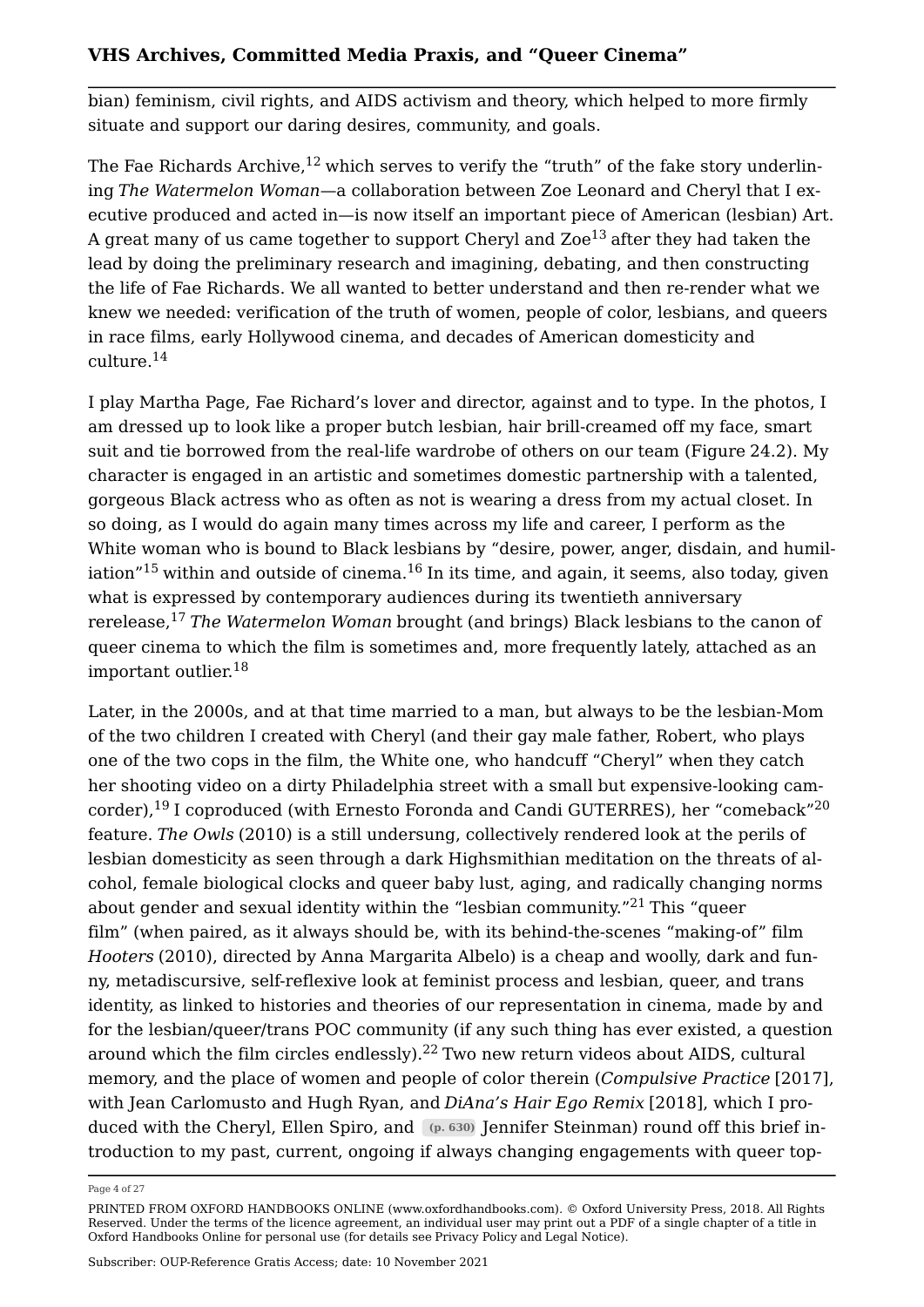ics, people, connections, media, processes, and returns: my committed (queer feminist) media praxis.[23](#page-23-1) Things change, they stay the same; we need things to change, so there's always more committed media praxis to do. Cheryl explains:

<span id="page-5-1"></span><span id="page-5-0"></span>

*Figure 24.2.* Martha Page (Alexandra Juhasz) (*center bottom*), framed by images from the time she shared a career and home with Fae Richards (Lisa Marie Bronson). "If I remember my gossip correctly, she was one mean and ugly woman" (explains Ira Jeffries playing Miss Shirley in *The Watermelon Woman* about Martha Page (me) in the fake interview footage, where Fae's lesbianism is first revealed in an "interview" shot by "Cheryl").

What has changed in the community of South Carolina is that people are still battling this epidemic but many of the safe sex initiatives that were set in place have been eradicated in this political climate, except for Bambi's clinic. A friend of mine, Linda Villarosa, wrote an article about the epidemic in the South for *New York Times Magazine* "America's Hidden HIV Epidemic." The number of Black people affected is greater than ever. One thing popped out to me is that there's complacency with some of the young people who are poor, of color or disenfranchised, who don't see any hope. DiAna's salon is a beacon that teaches people how to engage, be active and make choices, because young Black and Brown people are our future. $24$  (Figure [24.3\)](#page-6-0)

<span id="page-5-2"></span>Why, you must be wondering, is this illustrated, lengthy, meandering biographical sketch, or quite lengthy "preamble"—my own private queer media inventory—jammed in front of "Part 2," my *proper* contribution to the *Oxford Handbook of Queer Cinema*? It all started when I found myself feeling a bit hesitant and a lot more unauthorized to write about that here. So, I wrote "Part 1" to convince myself, or you, that this, or I, or we are rightfully a part of all the parts: Oxford/Handbook/Queer/Cinema. While my feminism is a situated and empowering call to unmask, see, name, and work to change all insidious, sanctioned disequilibriums of power meted out along arbitrary binary schema of perceived difference (race, gender, sexuality, ability, class, ethnicity, age, **(p. 631)** etc.), my queerness destabilizes binaries and other such neat arrangements. Thus, my queer feminist media praxis is an adaptive set of sometimes inappropriate actions and methods (like this still-going preamble) that seek to engage productively with, while also demonstrating caution about, the role of sanction and credibility themselves in the field(s) of lesbianism, queer cinema,

Page 5 of 27

PRINTED FROM OXFORD HANDBOOKS ONLINE (www.oxfordhandbooks.com). © Oxford University Press, 2018. All Rights Reserved. Under the terms of the licence agreement, an individual user may print out a PDF of a single chapter of a title in Oxford Handbooks Online for personal use (for details see [Privacy Policy](https://global.oup.com/privacy) and [Legal Notice\)](https://www.oxfordhandbooks.com/page/legal-notice).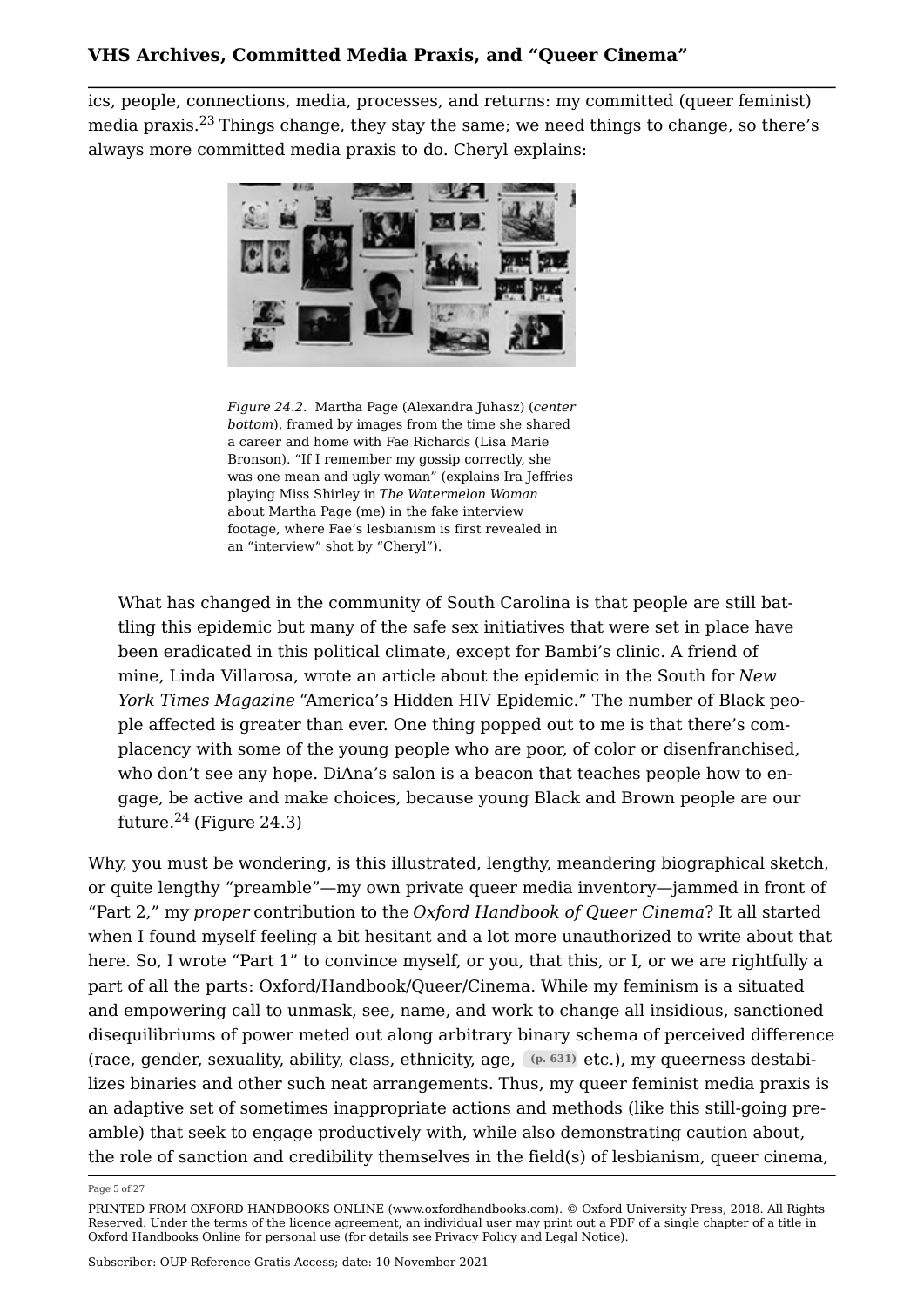and queer theory—as well as my pleasure and sometimes power in "defying" them<sup>[25](#page-23-3)</sup>—for reasons definitive of the very artistic tradition(s) we make, study, and cherish, and the community/ies to which this sometimes speaks.

<span id="page-6-1"></span><span id="page-6-0"></span>

*Figure 24.3.* Cheryl Dunye and Dr. Bambi Sumpter in "DiAna's Hair Ego Remix" (Ellen Spiro and Cheryl Dunye, 2017), a return, sponsored by Visual AIDS for their yearly Day With(out) Art, to DiAna DiAna's beauty salon, where AIDS info is still very much up front. Tragically, we learn that little else has changed for Blacks in the South since Ellen's first visit, in 1988, other than Bambi's and DiAna's aging, and their request for younger people to step up—at least as far as AIDS is concerned.

I strive for my (scholarly) output to be just and only as queer as am I. I want it to reflect my adapting commitments to process and method, fierceness and flexibility. It is mine, and suits me. It is not ready-made. I consider and refine it from varying engagements with my changing communities' histories, needs, and theories. I experiment with (academic) writing to better align words with my committed media practice. For me, and particularly in these contexts, traditional scholarly writing and research—theory-grounded close textual analysis—even if about/for/or by "queers," can often feel like a received, confining, and/or misaligned format. This is one reason that so much of my work skitters to video or collectives or the internet,  $26$  given the particular and useful multimodal affor-dances offered outside the scholarly paper or even chapter.<sup>[27](#page-24-0)</sup> And all this can be messv. I know. Or perhaps beautiful. Just see the shrine below (Figure [24.4\)](#page-7-0).

<span id="page-6-3"></span><span id="page-6-2"></span>Which is to say, at last, that I have been and continue to be a hesitant, on-again off-again "scholar" of "queer cinema" because much of what I study and make or support is not necessarily "about" queers, or about cinema for that matter. How I do this, often **(p. 632)** with others—my committed media praxis—is most typically understood as a quirky, endearing, maybe even "correct," but slightly marginal helpmeet to "Queer Theory," the gold coin of our academic realm. Yes, I know that these many (other) modes of knowing and doing, writing and researching, even about and in "queer cinema," and even during the (short?) heyday of digital humanities (DH), remain firmly stratified as lesser—and thereby gendered as female—in our hierarchical, sexist professional worlds (like the pro-ducer to her director; or the midwife to the Flaherty.)<sup>[28](#page-24-1)</sup> Sure, I mind this as a feminist.

<span id="page-6-4"></span>Page 6 of 27

PRINTED FROM OXFORD HANDBOOKS ONLINE (www.oxfordhandbooks.com). © Oxford University Press, 2018. All Rights Reserved. Under the terms of the licence agreement, an individual user may print out a PDF of a single chapter of a title in Oxford Handbooks Online for personal use (for details see [Privacy Policy](https://global.oup.com/privacy) and [Legal Notice\)](https://www.oxfordhandbooks.com/page/legal-notice).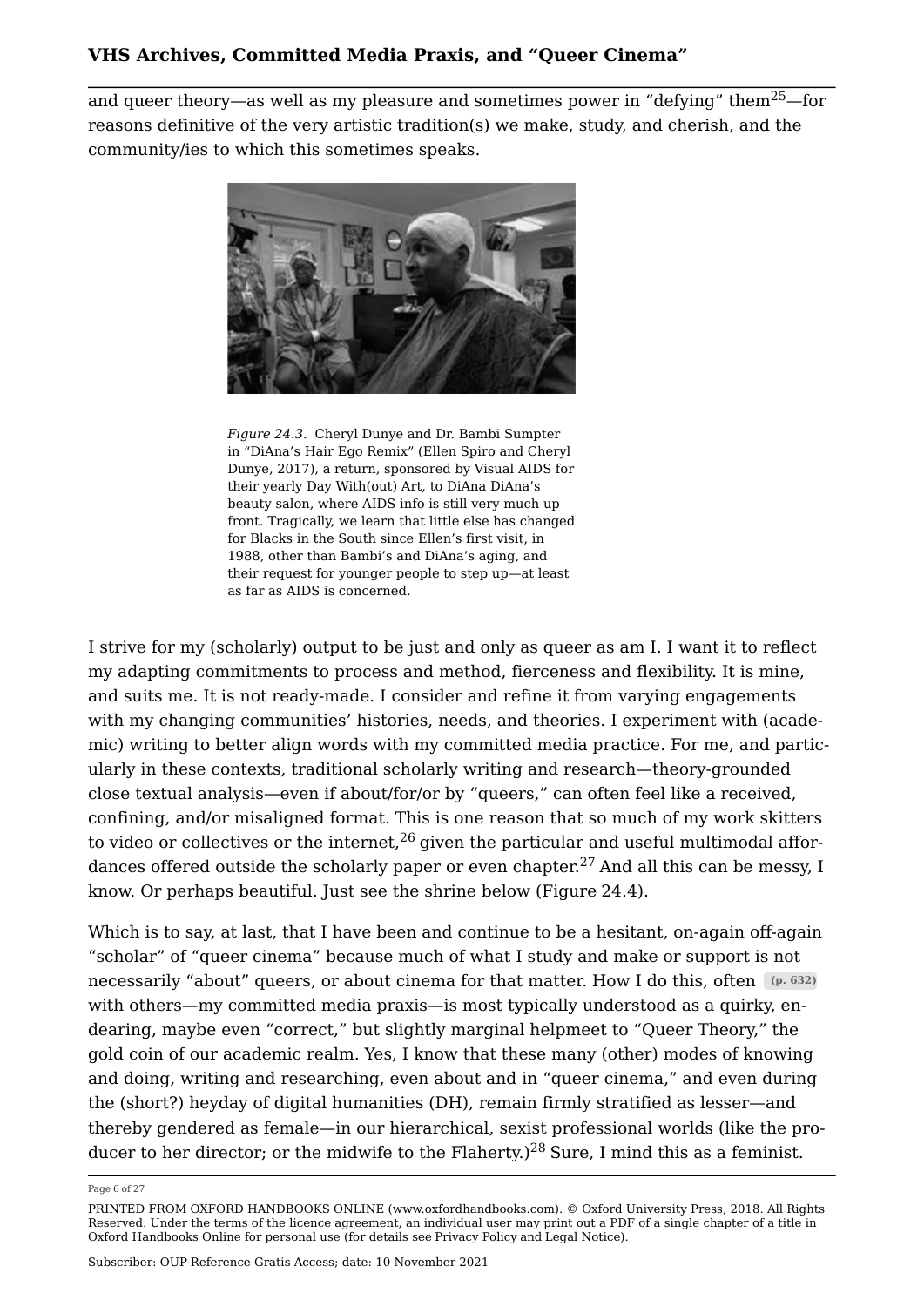But it's what I have chosen to do and perhaps help to change. This very unrolling before you of my own stakes and mutating fears; forefronting of my political and personal commitments; unspooling of (un)certainties of belonging, method, and authority; relaying of my artistic and academic work as always, first, acts of self- and world changing ("I chose to be a lesbian," I say in my documentary on (my) queer and feminist family, *Dear Gabe*, 2003). That is, all this hesitancy and defiance is what makes *my* media work *queer and feminist* to me. Theory adjacent and conversant, sexual and political proclivities in flux, responsive to communities and collaborators, primarily and definitively process-oriented and often production-based, my committed media praxis **(p. 633)** in queer cinema is one part of doing my best at living a queer feminist life within queer media and community.<sup>[29](#page-24-2)</sup> In a special section of *GLQ*'s "Moving Image Review" on lesbian archives that I coedited with Ming Yuen-Ma, Yvonne Welbon<sup>[30](#page-24-3)</sup> describes the Black lesbian archival project of Julia Wallace and Alexis Pauline Gums, *Mobile Homecoming*. Their words beautifully describe linked life lesbian practices: "The project is 'an intimate embrace of a living herstory, a celebration of how boldness survives the moment of its need … how we know who we are … how we live forever.' "[31](#page-24-4)

<span id="page-7-3"></span><span id="page-7-2"></span><span id="page-7-1"></span><span id="page-7-0"></span>

*Figure 24.4.* Art exhibit, as shrine, devoted to objects from the archive of *The Watermelon Woman*, curated by Melorra and Melonie Green, and shown at the conference Black/Feminist/Lesbian/Queer/Trans\* Cultural Production: A Symposium Honoring the 20th Anniversary of Cheryl Dunye's "The Watermelon Woman" at the University of California, San Francisco. One part of our extensive and community-produced twentieth return.

So many other theorists (and livers) of queer media and its archives have been here before and with me, and by that, I mean primarily as a matter of method and practice, living and healing, organizing and world building as much as I do studying AIDS or archives, queerness or lesbians. As just one example, in 2011 Ming and I, organized the aforementioned special section on lesbian archives. There we collected writing about queer/lesbian feminist media archives, objects, and communities as fertile places of defiance, love, and other feelings. Our introduction states: "The history of our queer archive—the quasi-acad

Page 7 of 27

PRINTED FROM OXFORD HANDBOOKS ONLINE (www.oxfordhandbooks.com). © Oxford University Press, 2018. All Rights Reserved. Under the terms of the licence agreement, an individual user may print out a PDF of a single chapter of a title in Oxford Handbooks Online for personal use (for details see [Privacy Policy](https://global.oup.com/privacy) and [Legal Notice\)](https://www.oxfordhandbooks.com/page/legal-notice).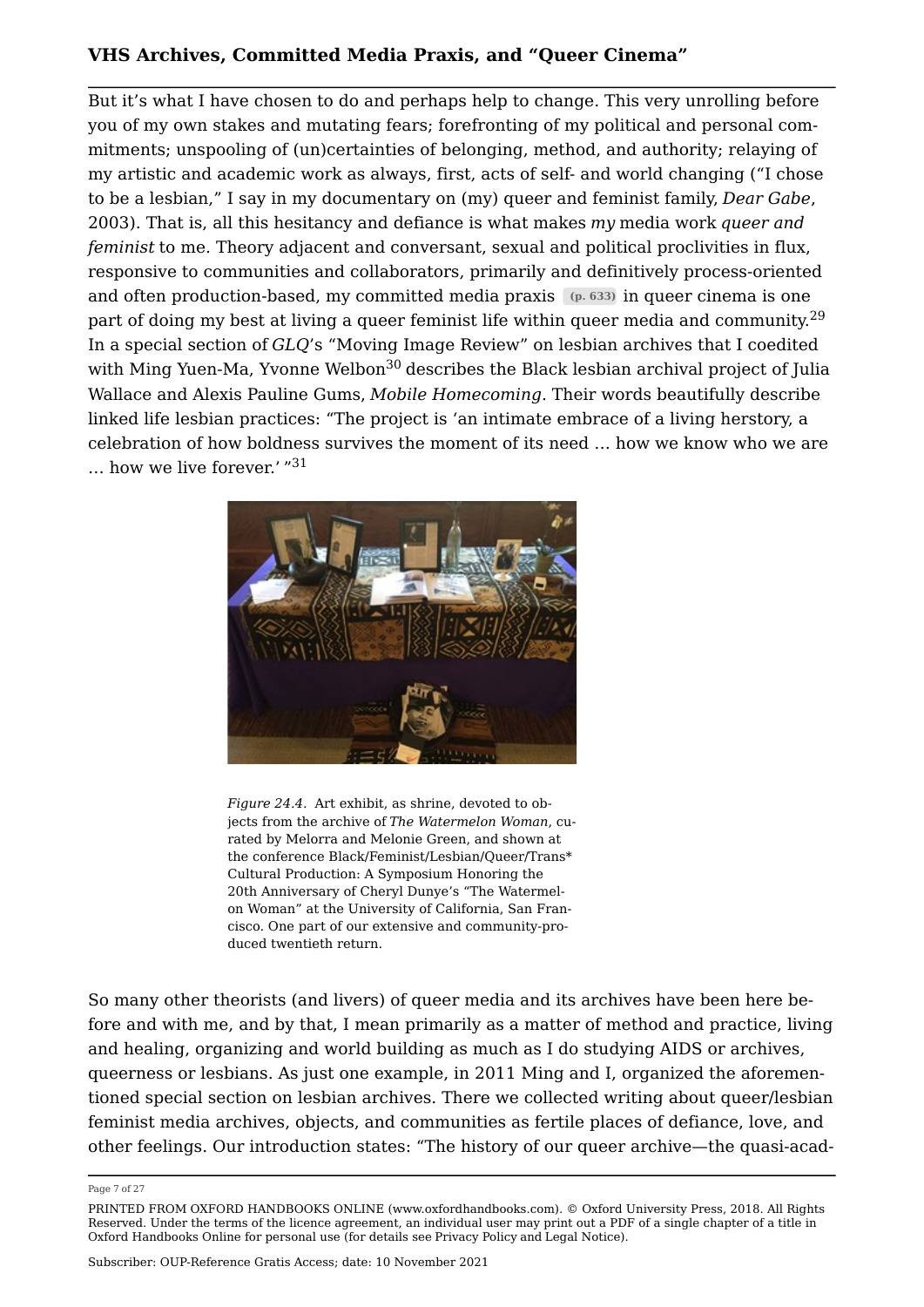emic regulations of its sharing, the varied nature of its objects, and the multiple conditions of its reading—is bound by contemporary assumptions about identity, community, and media and how these are, in turn, shaped, understood, and connected to media from the past."[32](#page-24-5) Our methods move accordingly. Just so, in her work on queer/lesbian archives, trauma, and AIDS, Ann Cvetkovich carefully mines the affect and memories of her friends and colleagues, so as to live, heal, and know better:

<span id="page-8-1"></span><span id="page-8-0"></span>Forged around sexuality and intimacy, and hence forms of privacy and invisibility that are both chosen and enforced, gay and lesbian cultures often leave ephemeral and unusual traces. In the absence of institutionalized documentation or in opposition to official histories, memory becomes a valuable historical resource, and ephemeral and personal collections of objects stand alongside the documents of the dominant culture in order to offer alternative modes of knowledge.<sup>[33](#page-24-6)</sup>

Trying to make sense of my own personal collection of videotapes in my current project, VHS Archives, I, too, stand alongside queer (and other) people and our things. Since 2016, I have been engaging with librarians, technologists, archivists, scholars, activists, and students to think about and then practice—by working from my own collection as test case—how to best save, share, teach, and research the quickly deteriorating VHS collections we have acquired doing our queer media work. My collection reflects all the work I have just detailed so carefully. As one part of this multifaceted research project, and focusing on only twelve tapes—these focused on women, sexuality, and AIDS—from my unruly but intensive collection of two hundred VHS tapes, I co-taught, in spring 2018, with the multimedia artist Jenn McCoy, a graduate class, VHS Archives, at Brooklyn College, City University of New York ([CUNY]; we taught the course for a second time, Spring 2020). In Spring 2018, our students spent an intimate semester with the tapes: as research, inspiration, and jumping-off point for making connections to contemporary AIDS activism and community. The primary goal was activating queer archives in useful **(p. 634)** ways, not simply digitizing tapes and plopping them on some cul-de-sac on the Web<sup>[34](#page-24-7)</sup> but using them, in community, to make new and linked things, feelings, and ideas.

<span id="page-8-3"></span><span id="page-8-2"></span>In this project, and in all iterations of my committed queer media praxis, I attempt to demonstrate how a theory-rich, community-based, outcomes-oriented, applied and adaptive research and production method—medium agnostic—modified to approach specific projects that matter to queers (and our kin), can produce things (websites, videos, chapters, actions, art, classes) that save and can be saved, including when done right or well, what matters most: our queer lives and loves. "The hopeful idealism that can promise future love comes not from denying memory but from transforming memories into an ideally compassionate subculture,"[35](#page-24-8) write Chris Castiglia and Chris Reed in their kindred project on gay men, AIDS, and the queer past. Which is to say, at long last, that my work to date, on and in the glorious instability of queerness, and through the generative power of feminism, situates and motivates me to consider next, in "Part 2: VHS Archives," some related questions and processes about (my own) queer VHS AIDS archives. For, if one makes queer community, or collectives, videos, collaborations, or even classes—rather than film or academic theoretical writing—as one's "queer cinema" work, the associated

Page 8 of 27

PRINTED FROM OXFORD HANDBOOKS ONLINE (www.oxfordhandbooks.com). © Oxford University Press, 2018. All Rights Reserved. Under the terms of the licence agreement, an individual user may print out a PDF of a single chapter of a title in Oxford Handbooks Online for personal use (for details see [Privacy Policy](https://global.oup.com/privacy) and [Legal Notice\)](https://www.oxfordhandbooks.com/page/legal-notice).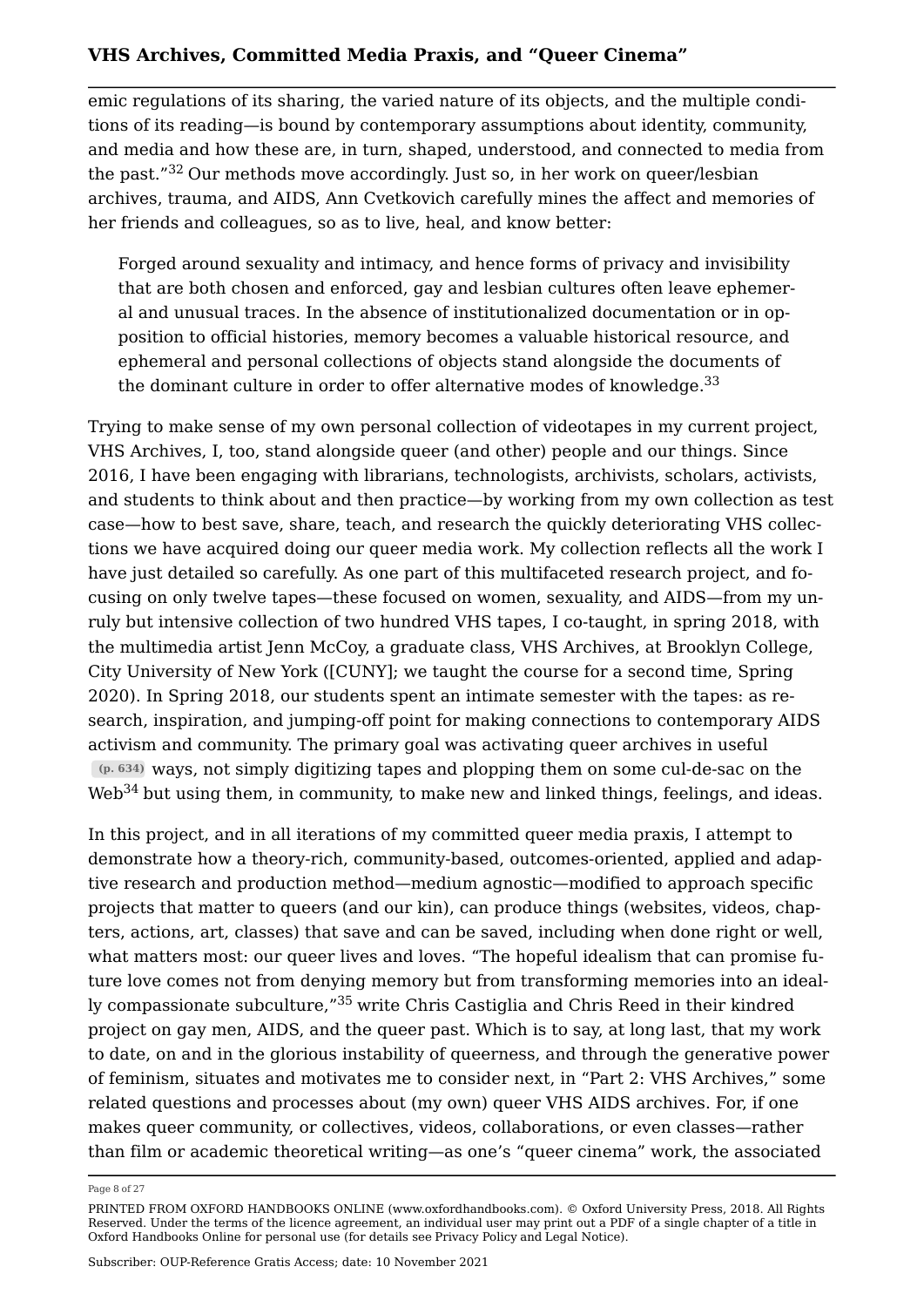delights of this work can create new problems and also possibilities. Questions of data and other loss are formidable, definitive, and highly worthy of our shared efforts as queer feminist media scholars. This is because our archives demand special effort and render patent pleasures. Some of this is what I hope to describe and also enact as "Part 2" of this effort (Figure [24.5](#page-9-0)).

# **Part 2: VHS Archives**

### **VHS Archives: An Introduction**

Scholars, activists, researchers, and artists of a certain age and inclination are burdened with a soon-to-be-obsolete but always-beloved, carefully tended but perhaps more recently quieted, collection that most likely sits on an office shelf gathering dust: their VHS Archive. Not a personal collection, but a professional one with a continuing or even growing value and same-time diminishing usability, this archive has been lovingly built and used, probably over decades, for teaching and research and in support of the movements or issues that have mattered most to the researcher-collector. My personal VHS archive, about two hundred tapes strong, holds tapes that were made and used for all of the projects described in "Part 1," and many more. One reason that I detailed my history, motives, and feelings about those projects was to better personalize, and also thereby professionalize, the tapes I collected, which they engendered, which might otherwise only present as another unusable stack of nostalgic predigital dreck. John Ippolito explains: "Whereas storage is the longest-term strategy for old media, it is the shortest-term solution for new media. Equipment left in a crate eventually becomes **(p. 635)** unusable as voltage standards change, cathode ray tubes blow, and floppy disk drives disappear"[36](#page-25-0) (Figure [24.6](#page-10-0)).

<span id="page-9-1"></span><span id="page-9-0"></span>

*Figure 24.5* In this performance for the VHS Archives class, Jazzy's open-hearted discussion of homosexuality seen on the screen inspires Deborah Latz to make art about her own sexual history.

Page 9 of 27

PRINTED FROM OXFORD HANDBOOKS ONLINE (www.oxfordhandbooks.com). © Oxford University Press, 2018. All Rights Reserved. Under the terms of the licence agreement, an individual user may print out a PDF of a single chapter of a title in Oxford Handbooks Online for personal use (for details see [Privacy Policy](https://global.oup.com/privacy) and [Legal Notice\)](https://www.oxfordhandbooks.com/page/legal-notice).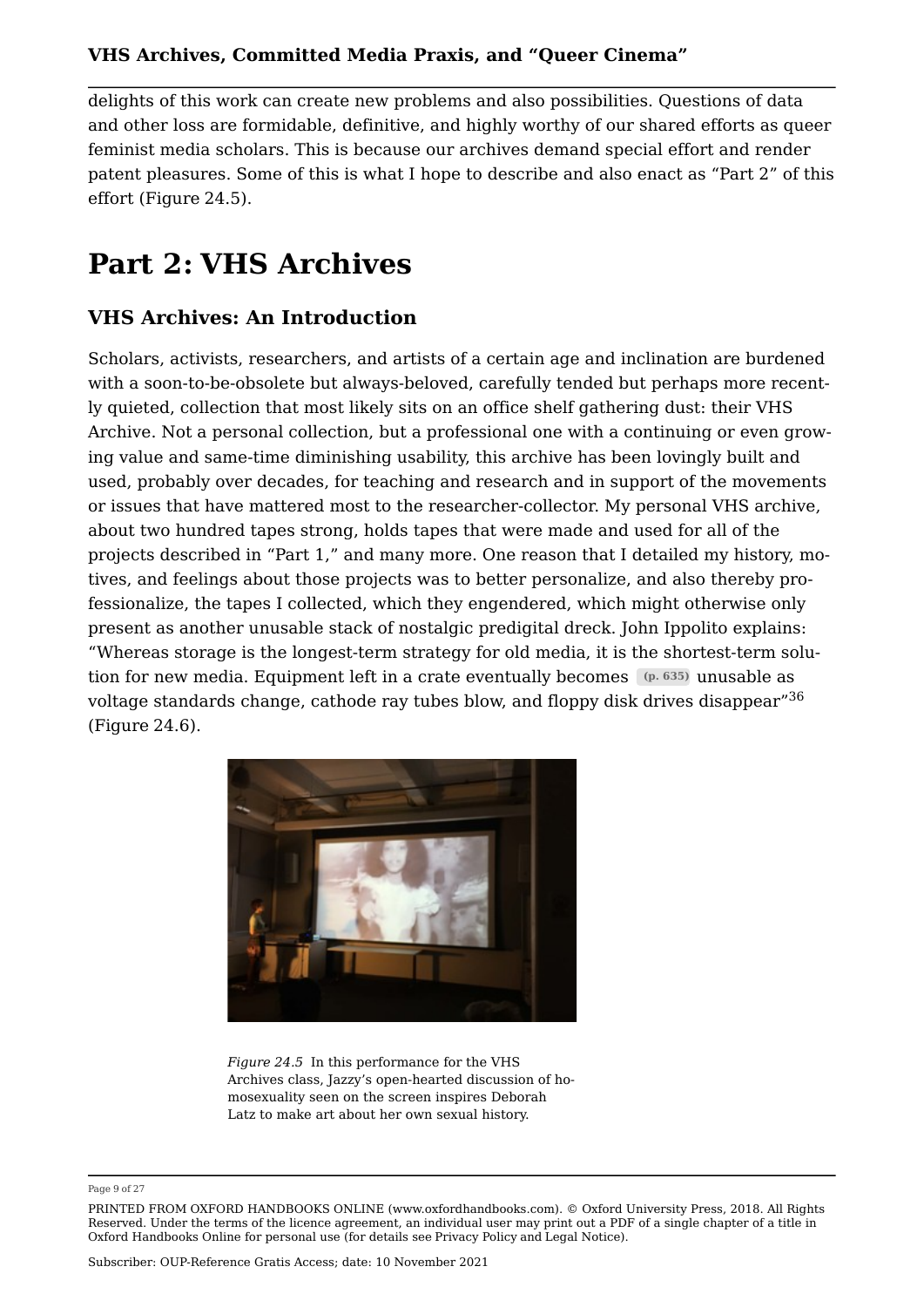My current multimodal, multisited project, VHS Archives, considers and also models how to transfer, store, share, teach from, and reactivate one such (queer) media archive shuttling between old and new media, analog and digital formats. The project, in many interlinked and still-developing parts—as library collection, working group, class, interlinked websites, all to be described below—considers (by doing) what might be some best (and/ or queer) practices about video, archives, activism, teaching, queer/feminist communitymaking, and the digital. I became concerned with all these uses of my VHS archive—always visible and well-loved to me, but increasingly less usable or used, all the while ever more likely to be seen by others as merely cute or retro office wallpaper—when I boxed, itemized, and moved it to New York City in 2016. Seeing and touching it again newly, and thus realizing both its imminent demise and ongoing relevance, I decided to work with qualified others to try to save and use it as one VHS test case. Through researching, teaching, and writing related to this project (by myself and others), it has been only too well verified that my private intuition and dread about (my) tape is indeed understood as an institutional crisis by archival media professionals. Lisa **(p. 636)** A. Macklin, librarian and lawyer asks: "What is obsolete? Well, 108 (c) [of the copyright code] defines a format as obsolete 'if the machine or device necessary to render perceptible a work stored in that format is no longer manufactured or is no longer reasonably available in the commercial marketplace."[37](#page-25-1) Given this official obsolescence, Mike Casey explains why media preservation can't wait: "It is now widely recognized that audio and video holdings must be digitally preserved within an estimated fifteen to twenty year time window if they are to be available to future generations of researchers."<sup>[38](#page-25-2)</sup>

<span id="page-10-2"></span><span id="page-10-1"></span><span id="page-10-0"></span>

<span id="page-10-3"></span>*Figure 24.6.* Some of my tapes on one of my shelves; note the many formats!

As so much contemporary archival theory and art attests,  $39$  the impact of this broadbased cultural loss is felt with particular acuity by AIDS activists, lesbians of color, feminist families—and the many queer communities whose work my personal collection holds and to which it contributes (see "Part 1: A Hesitant or Maybe Just Slightly Defiant Preamble")—because our communities are always fighting for a small and fragile hold on representational practice even as the dominant culture resists, powerfully. Kristin (KP) Pepe, a

Page 10 of 27

PRINTED FROM OXFORD HANDBOOKS ONLINE (www.oxfordhandbooks.com). © Oxford University Press, 2018. All Rights Reserved. Under the terms of the licence agreement, an individual user may print out a PDF of a single chapter of a title in Oxford Handbooks Online for personal use (for details see [Privacy Policy](https://global.oup.com/privacy) and [Legal Notice\)](https://www.oxfordhandbooks.com/page/legal-notice).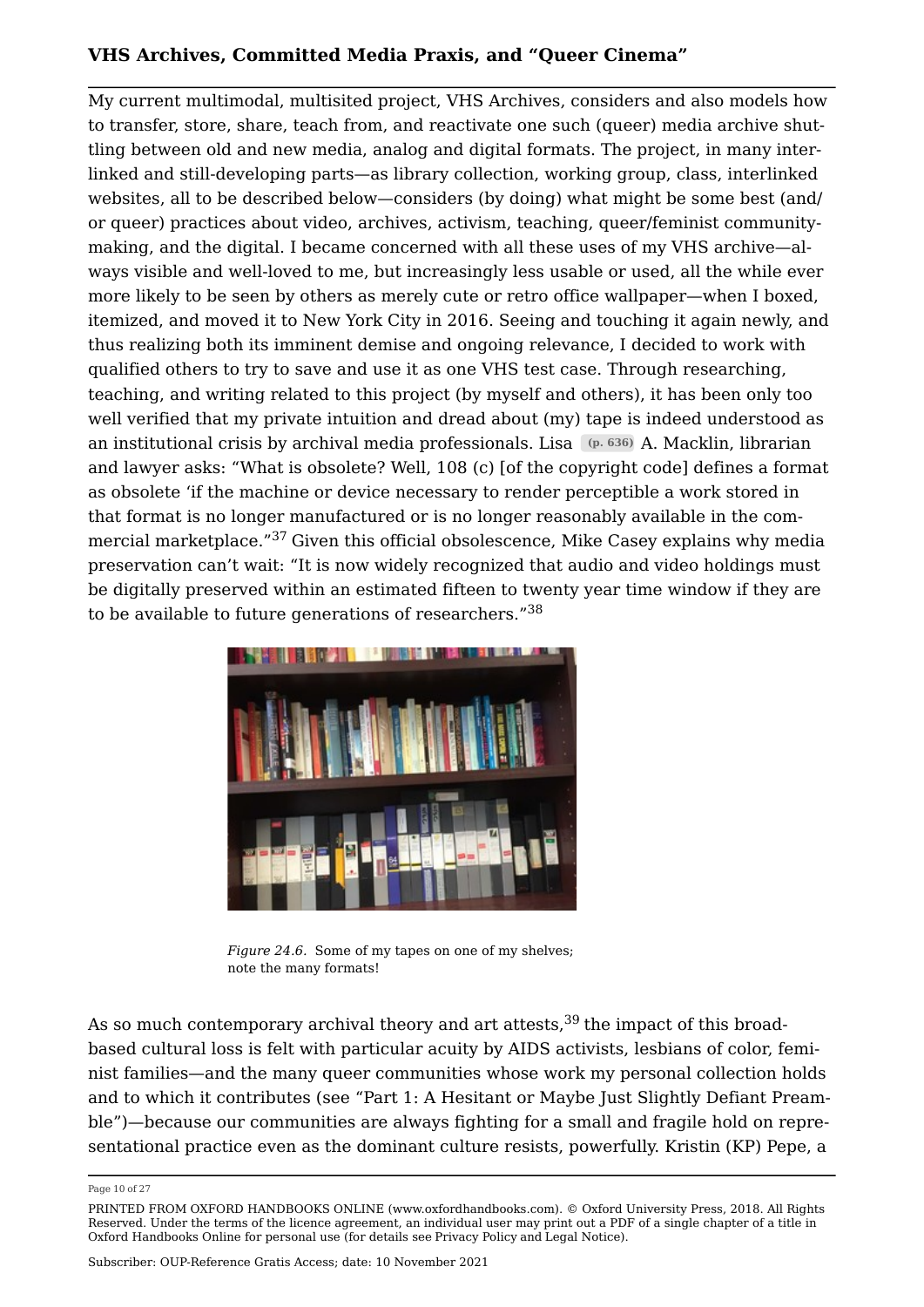past manager of Outfest's Legacy Project for LGBT Film Preservation, explains in her contribution to "Lesbian Archives":

<span id="page-11-0"></span>[T]he preservation and collection of LGBT moving images have historically posed unique challenges for traditional archives. The nature of LGBT films—the how and **(p. 637)** why they are made—is intrinsic to the lack of support for archiving and restoring these films. Many of them are made from personal experience by people trying to figure out both their sexuality and the world around them … They are attempts at creating images of love that are different from what we usually see. $40$ 

Even once these images of love are made, by us, making the most of our hard-won organized communal power (see "Part 1"), the kindred project to salvage and/or save our precious images becomes yet again perilous, politicized, and provisional. This is because our endangered communities are always underresourced in terms of both actual and political capital. What we made and want to save falls outside of known or favored categories for collection.[41](#page-25-5)

<span id="page-11-2"></span><span id="page-11-1"></span>In his curation and writing about the artistic uses of the archive (including the Fae Richards Archive), Okwui Enwezor insists that "the desire to make a photograph, to document an event, to compose statements as unique events, is directly related to the aspiration to produce an archive."[42](#page-25-6) The Fae Richards Archive, my VHS collection, and other queer archives all share that particular archival aspiration, suffer our failures to reach it, and celebrate our acts of working toward it. "It has come to be my feeling, thinking of queers, thinking of time, thinking of archives, thinking in particular about lesbians, muddling again and yet again through the same old stories about their visibility, or invisibility, as you wish, that something is not being read," begins Catherine Lord, in her contribution to "Lesbian Archives."<sup>[43](#page-25-7)</sup> I too have learned—particularly as I see the work of my communities remembered, saved, archived, and taught (or not!)—that the project (or field) of committed media practice and queer cinema is thus not only about making our voices seen and heard, as moving and impactful as this may be, but also the harder, less visible, and as or more resource-dependent work of saving, seeing, and using what we made before. Then there's this work: reading (and writing) all that is not being read, and doing this as queerly as we must.

<span id="page-11-3"></span>Of course, some queers have more access to resources, memory, and archives than do others, precariousness and loss can themselves be generative, and the digital can enable both new access and recalibrations of what counts. In my recent book *We Are Having This Conversation Now: The Times of AIDS Cultural Production*, cowritten with AIDS cultural activist Theodore Kerr, we contemplate the real liabilities of the up-to-now patrimonial stewardship of the AIDS media archive, one that has been almost entirely understood, to date, as the property and responsibility of gay White men. While we are beyond thankful for all that these allies have done on behalf of the larger AIDS community, why, we wonder, has this history not been understood as located in the larger provenance of the many communities impacted by HIV/AIDS—say Black or feminist communities—and what results from a mono-situated pattern of holding?

Page 11 of 27

PRINTED FROM OXFORD HANDBOOKS ONLINE (www.oxfordhandbooks.com). © Oxford University Press, 2018. All Rights Reserved. Under the terms of the licence agreement, an individual user may print out a PDF of a single chapter of a title in Oxford Handbooks Online for personal use (for details see [Privacy Policy](https://global.oup.com/privacy) and [Legal Notice\)](https://www.oxfordhandbooks.com/page/legal-notice).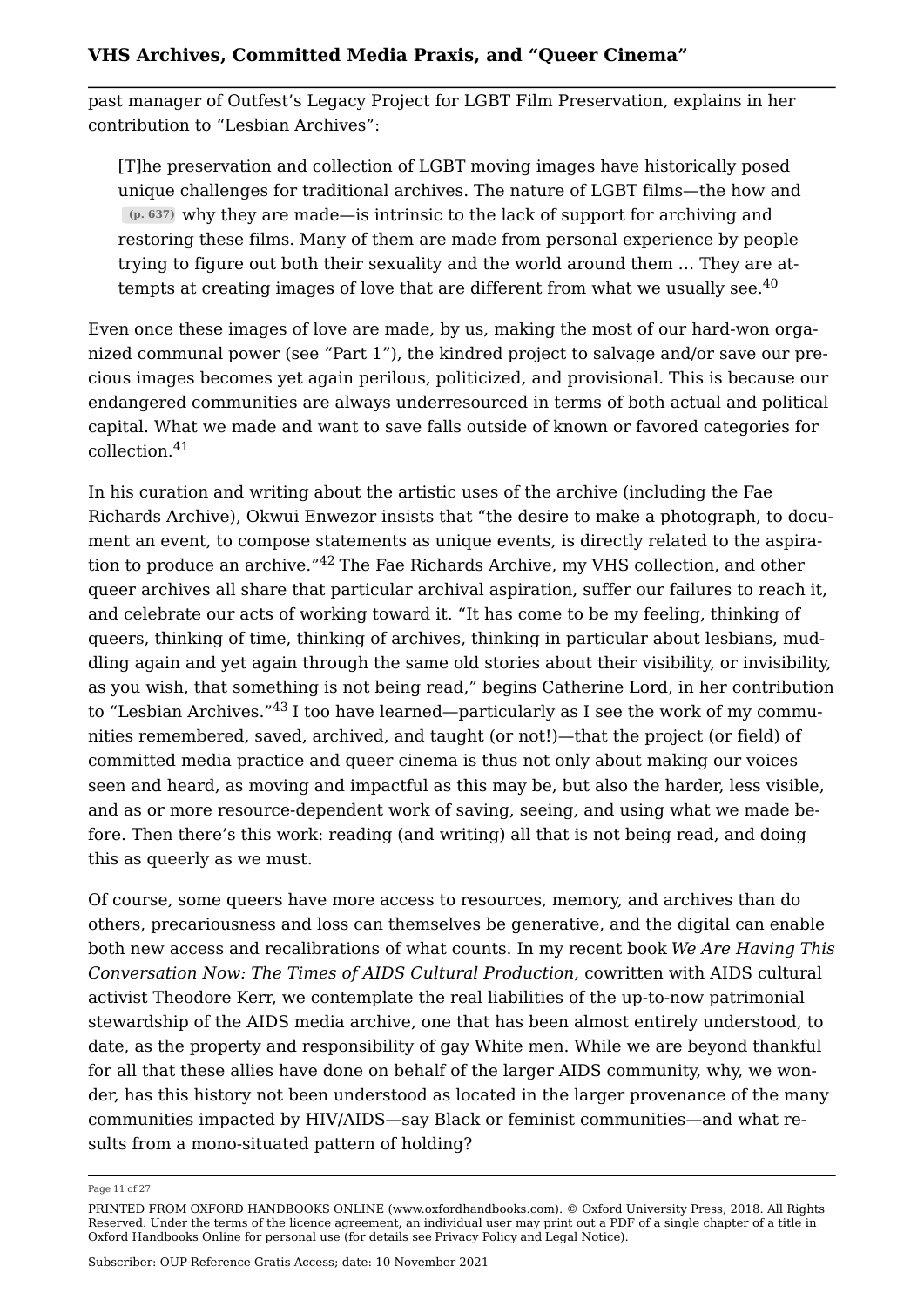Furthermore, the larger VHS Archives Project, in which we both participate, allows us to focus not just on who holds and preserves our queer legacies but how to attend, not with equivocation or apology, but rather with keen attention and even delight, to our community's small and/or lost/or even never-made archives, on why things weren't collected, on who didn't or couldn't collect them, and what we might do about that now. **(p. 638)** CUNY master's student in media studies, Juan Fernández, another member, as was Ted, of the VHS Archives Working Group (to be described shortly) explains:

<span id="page-12-0"></span>I came to the VHS Archives group to gather insights on how to pursue a media history project that lacks in archival footage. I am working only with oral histories and academic frameworks that locate the queer brown body within the Los Angeles landscape but not enough to identify a specific time and place, especially when trying to create an archive of underground T-parties in Los Angeles.<sup>[44](#page-25-8)</sup>

Limited (or missing) data sets are themselves possibly queer technologies to address the troubles of official corporate, governmental, or institutional holdings.

Our queer assets and processes, including those that are missing or impossible to hold the ways we live that influence, what we do and store—generate new methods and archives. In *Rogue Archives*, Abigail De Kosnik explains how the digital has allowed the repertoire of performance and affect, ever-fertile for queers and nearly impossible to hold with traditional methods, a larger place in the archive:

Those on the edges of power, in real life and in virtual life, continually invent new forms and genres online, prolifically generate and actively spread their digital productions, and establish digital archives, first of all in order to demonstrate that their cultures and creations exist and deserve the status and recognition of being, and second, to refuse those at the center of power complete control of the archive.[45](#page-25-9)

<span id="page-12-1"></span>The VHS Archives project, across the several linked iterations I will describe, is my attempt to wrestle some control of my own tape archive by sharing it with others.

### **VHS Archives: The Working Group**

The VHS Archives project began in the spring of 2017 through an informal working group of CUNY staff, faculty, and students, and a few interested outsiders, thinking about and through my two hundred tapes now sitting in cardboard boxes. Together, we decided that the first step of this project should be the professional housing and care of my collection, as well as the tapes' digitization. I donated the tapes to the Brooklyn College Library (in large part because a supportive librarian, Miriam Deutch, was excited about the project and was willing, with the support of the Library's Chair, Mary Mallory, to devote some resources to the project) (Figure [24.7\)](#page-13-0).

Various librarians and technologists at Brooklyn College, making use of my intimate background knowledge, have worked with me through and with the collection: to determine

Page 12 of 27

PRINTED FROM OXFORD HANDBOOKS ONLINE (www.oxfordhandbooks.com). © Oxford University Press, 2018. All Rights Reserved. Under the terms of the licence agreement, an individual user may print out a PDF of a single chapter of a title in Oxford Handbooks Online for personal use (for details see [Privacy Policy](https://global.oup.com/privacy) and [Legal Notice\)](https://www.oxfordhandbooks.com/page/legal-notice).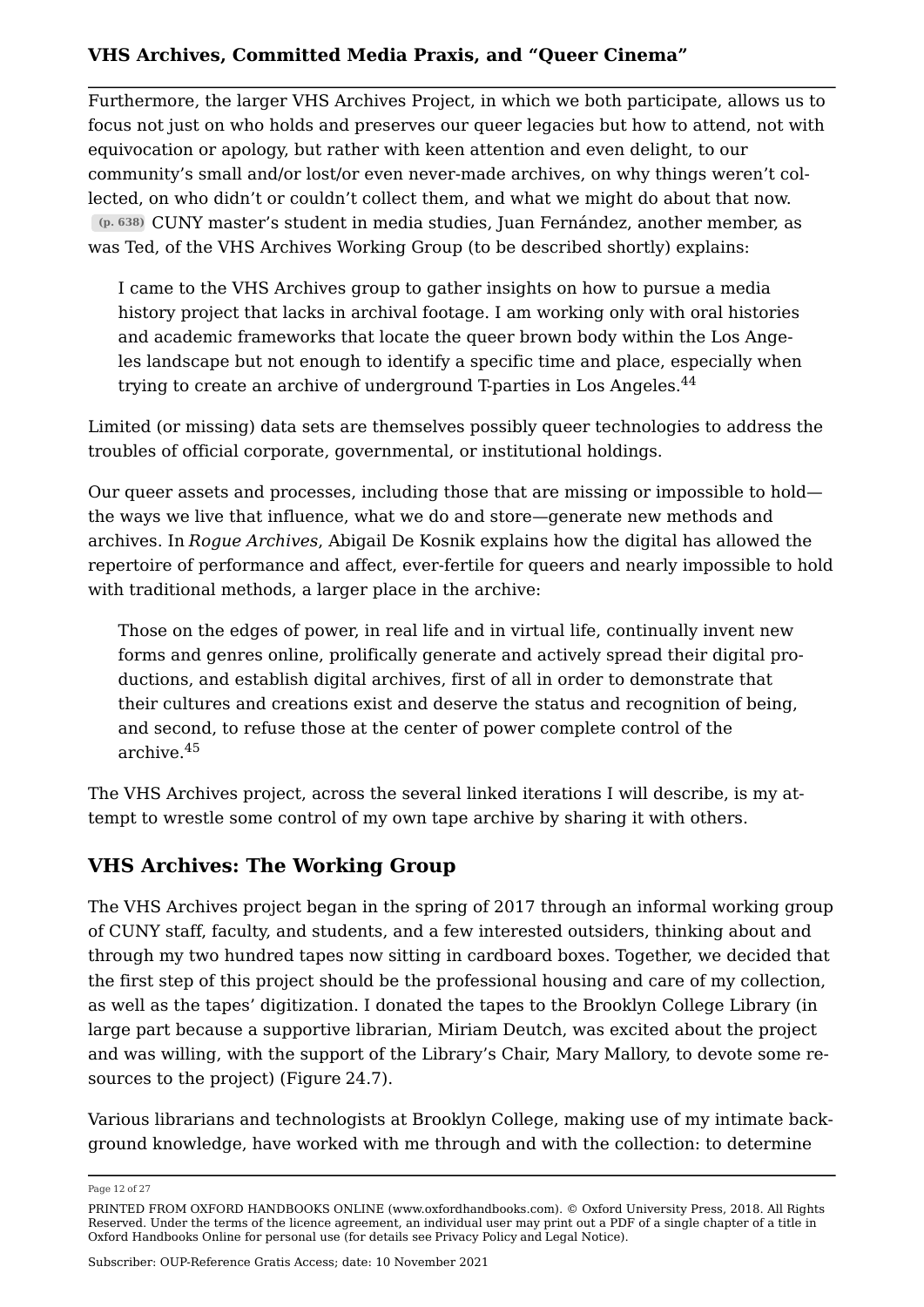which tapes are owned by me outright and can be shared openly, which have already been digitized (by others) to which we can point to for access, which are "illegal dubs" that can only be watched in-house for research purposes, and so on. The questions **(p. 639)** that the collection raises about provenance, access, copyright, findability, metadata, and the like, have been transferred, correctly, to skilled librarians. The work of care-fully holding has also been given to where it should be: a library.<sup>[46](#page-25-10)</sup> But housing the tapes was only the beginning of what these tapes (and others like them—the records of our love) needed to be properly saved.

<span id="page-13-1"></span><span id="page-13-0"></span>

*Figure 24.7.* Boxes and piles of my tapes about to be on their way to the Brooklyn College library.

<span id="page-13-3"></span><span id="page-13-2"></span>Thus, from 2017 to 2020, I continued and expanded this process by engaging in conversation and related activities with others who are also working with archives of queer tape and other analog materials. $47$  I hosted a working group of the same name sponsored by the CUNY Grad Center's Humanities Institute. $48$  Once a month, members of the working group presented and discussed the discrete problems and pleasures of their own VHS (or analog) archives or archival research. The group was composed of scholars, artists, and activists from AIDS nonprofits, a variety of humanities disciplines, librarians, and archivists and technologists (including members of the XFR Collective, several archivists from queer media collections across New York City, and the Media Ecology Project at Dartmouth College). We are a loose and lively collection in our own right, composed of about twenty people who come and go depending on each meeting's topic. The group is heterogeneous (at least within a queer context), made up of people identified as men, women, trans and nonbinary, gay, lesbian, queer, and **(p. 640)** straight, spanning a large age range across academic disciplines and rank, as well as nonacademics, but all with a shared commitment to the concerns of people of color, people with AIDS, and trans and other vulnerable people, and how the people for whom we care have been attended to (or not) by using (and losing) video.

In our meetings we watched some porn and sexually explicit video, we discussed the ethics of researching in and reactivating archived images of always-vulnerable people, as well as the particular weight, troubles, and provocations of researching in never-made

Page 13 of 27

PRINTED FROM OXFORD HANDBOOKS ONLINE (www.oxfordhandbooks.com). © Oxford University Press, 2018. All Rights Reserved. Under the terms of the licence agreement, an individual user may print out a PDF of a single chapter of a title in Oxford Handbooks Online for personal use (for details see [Privacy Policy](https://global.oup.com/privacy) and [Legal Notice\)](https://www.oxfordhandbooks.com/page/legal-notice).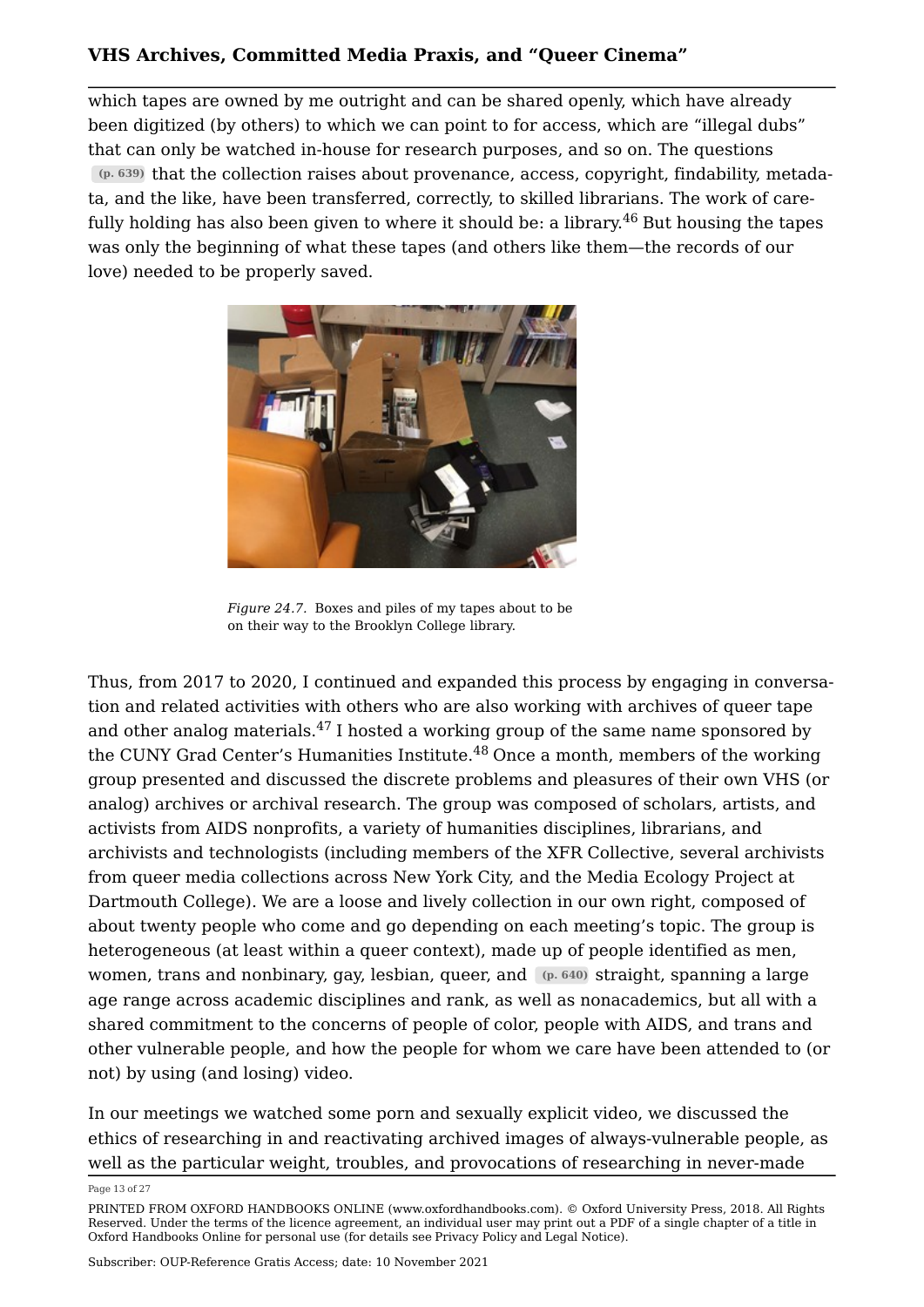archives. This and much more has been written up in participants' blog posts about our group's thinking about queer media archives. For instance, writing about our session on hard-to-find tapes of vulnerable communities, queer archivist Rachel Mattson writes:

*Just because you can doesn't mean you should* is maybe a good tagline for the broader overlap between queer history, videotape, and the documentary impulse… . Can we develop queer archival practices that engage subtle questions of power and access, the strangeness of the past, the tension between the individual and collective, and the changing historical contexts that have shaped viewership, authorship, and privacy? Can we somehow account for both the delights and the troubles that our digital technologies facilitate? In short: Can we enact community-engaged, ethically informed, queer approaches to the conundrums that lie at the center of our documentary and archival impulses?<sup>[49](#page-26-1)</sup>

<span id="page-14-0"></span>It was my hope that an experimental committed media class could be one such site to work through and do some of the layered, rich, and complicated approaches that might actually improve upon, and queer, the archival impulse.

### **VHS Archive: The 2018 Class**

<span id="page-14-2"></span><span id="page-14-1"></span>Contemporaneously to the conversation at the Grad Center, during the spring of 2018 (and again in spring 2020), I taught a graduate course of the same name with video artist and professor Jennifer McCoy to CUNY master of arts students in art history and screen studies, and to grad students in Brooklyn College's master of fine arts program, PIMA (Performance and Interactive Media Arts). Our class was less queer than the working group (in terms of self-identified participants), but equally or differently queer in the sense of eclectic and responsive research methods and intended outcomes. We set forth to (re)activate my small (queer) archive. This course—again with support from the Brooklyn College Library and a grant for teaching with Open Educational Resources (OERs) was built into a series of teaching/archiving websites (first in the multimodal authoring tool Omeka<sup>[50](#page-26-2)</sup> and then in Scalar<sup>[51](#page-26-3)</sup>) that hold the twelve videotapes, the course readings about AIDS media history and media archives, as well as the students' work on and about these issues and the growing archive we are **(p. 641)** coproducing from all this new research and the use of some digitized tapes from my collection (Figure [24.8](#page-15-0)).

Page 14 of 27

PRINTED FROM OXFORD HANDBOOKS ONLINE (www.oxfordhandbooks.com). © Oxford University Press, 2018. All Rights Reserved. Under the terms of the licence agreement, an individual user may print out a PDF of a single chapter of a title in Oxford Handbooks Online for personal use (for details see [Privacy Policy](https://global.oup.com/privacy) and [Legal Notice\)](https://www.oxfordhandbooks.com/page/legal-notice).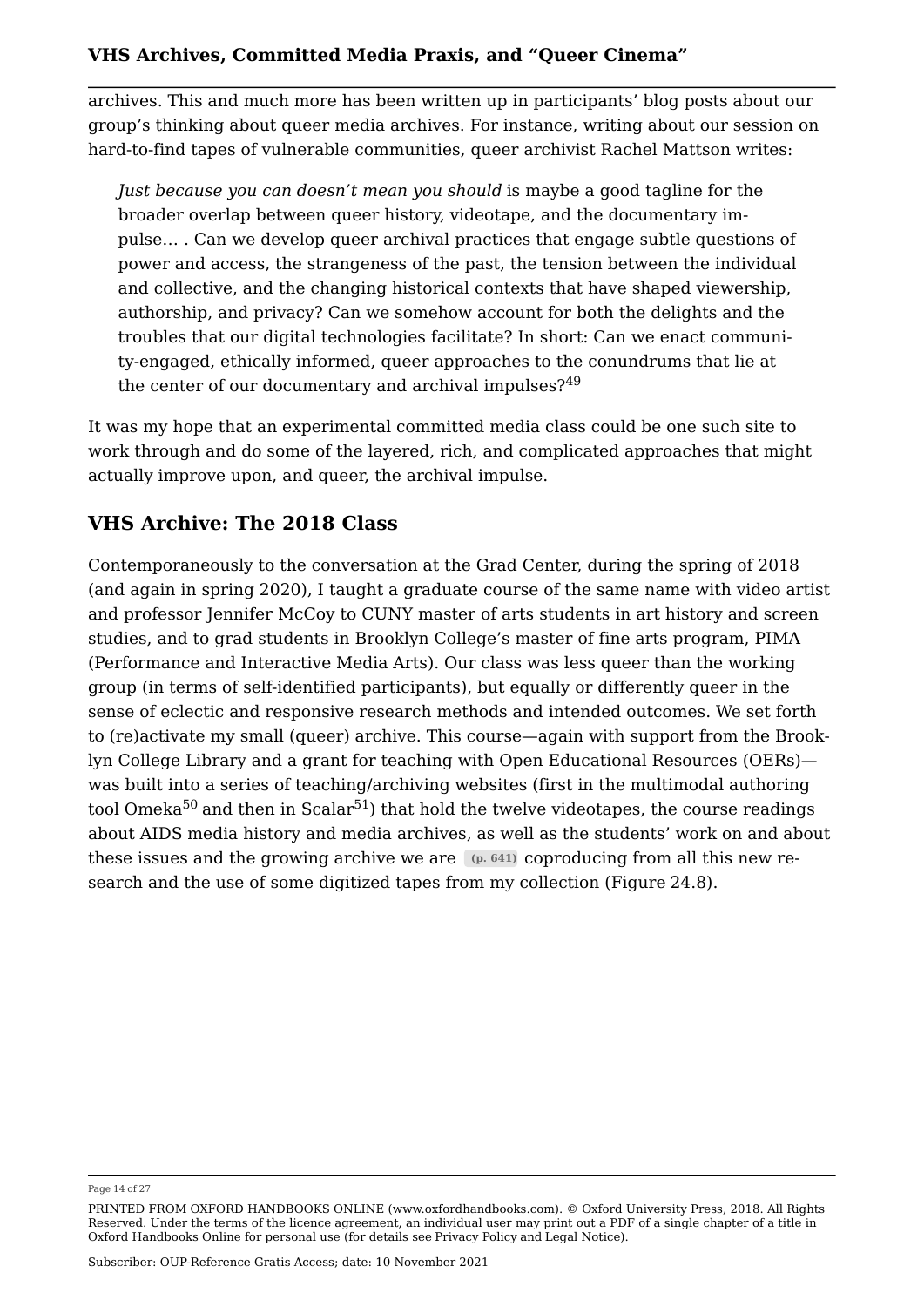<span id="page-15-0"></span>

*Figure 24.8.* In his remix of my own "Women and AIDS" (with Jean Carlomusto, 1987), Ben Gorodetsky revisits strategies of condom-use education from early AIDS video, and updates this to become a performance he stages with 1980s safer-sex educator Denise Ribble on the screen behind him as he dances with condoms on his head and in his hands.

<span id="page-15-1"></span>The 2018 class broke itself into three working groups that were initiated from political concerns and artistic methods that the students identified as resonant in the twelve AIDS tapes and as they were inspired by ethical research practices and archival art impulses that were covered in our course work.<sup>[52](#page-26-4)</sup> Group One commenced its work from the videos of the prostitutes' rights and AIDS activist video-maker, Carol Leigh (Scarlot Harlot). They reconnected to Carol in San Francisco, and then to more New York–based sex work activists, focusing their research and project on the current criminalization of bodies and sex panics, particularly in relation to two bills passed into federal law in April 2018: Stop Enabling Sex Traffickers Act (SESTA) and Allow States and Victims to Fight Online Sex Trafficking Act (FOSTA). Their project was GROUP SEX.

#### **(p. 642)**

Initially inspired by Carol Leigh's Safe Sex Slut compilation, we came together as a group to explore sex-workers' rights, community, and activism. We decided to create a night of performance … . Our show, Hot to Trot, brought together an intergenerational group of performers and sex workers to honor legacies of activism and resistance. It was performed at Bizarre Brooklyn, Tuesday May 15 at 7:30 pm. Bizarre is a queer-friendly bar and venue, known to the Brooklyn burlesque and performance communities. HTT was hosted by Jo "Boobs" Weldon, an outspoken and articulate advocate for sex-worker's rights and a legend herself. She gave some background on the political issues for the audience. The politics were also highlighted by video of an interview with Carol Leigh, mixed with clips from her "Bad Laws" video. $53$ 

<span id="page-15-2"></span>Page 15 of 27

PRINTED FROM OXFORD HANDBOOKS ONLINE (www.oxfordhandbooks.com). © Oxford University Press, 2018. All Rights Reserved. Under the terms of the licence agreement, an individual user may print out a PDF of a single chapter of a title in Oxford Handbooks Online for personal use (for details see [Privacy Policy](https://global.oup.com/privacy) and [Legal Notice\)](https://www.oxfordhandbooks.com/page/legal-notice).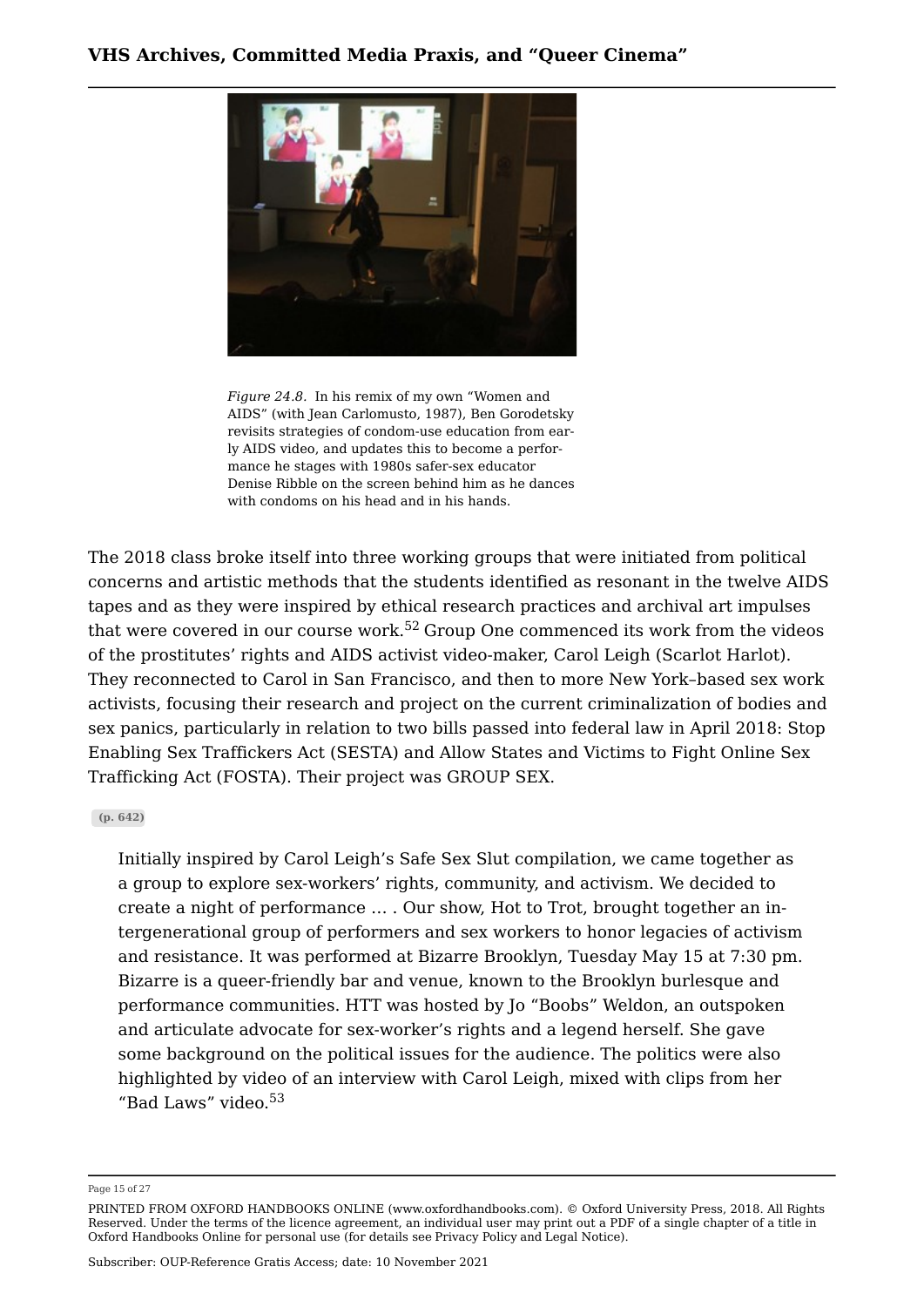Group Two, in dialogue with Juanita Mohammed Szczepanski's video *Homosexuality: One Childs Point of View*, and in conversation with her daughter Jazzy (now a mother herself in her thirties), delved into the connections between art, voice, education, authenticity, and children in relation to matters of AIDS and queerness. Their project was DEAR J.

<span id="page-16-0"></span>As the deadline approached to present a final presentation/workshop, we were able to interview Jahanara. She was the "child" in the 1990 documentary and is now 35 years with three children and one on the way! This interview injected new energy into our project and we were reminded of what drew us to the initial documentary, "Homosexuality: One Child's Point of View." Taking that inspiration, we wanted to develop an event that would celebrate Jahanara and her voice. We hoped that the celebration would help inspire others to use their voice.<sup>[54](#page-26-6)</sup>

The third group, motivated by the defining community-specificity of early AIDS educational video about and for communities of color—particularly Frances Negron's *AIDS in the Bario* (1985) and a 1980s "trigger-tape" made by Bebashi, an AIDS community organization in Philadelphia, for women of color, modeling how to safely talk about negotiating safer sex with men, particularly in domestic spaces, where violence is always live—partnered with VOCAL, a community-based AIDS organization in Brooklyn, to contribute to their ongoing campaign on safe consumption spaces. Their project was "Release the Report."

A meeting was arranged with VOCAL and various key agendas of the organization were discussed, but the issue around Safe Consumption Spaces (SCS, aka Safer Injection Sites) stood out. The group had been lobbying the mayor's office to make public a report on the spaces, which had been commissioned by the City Council in 2016 and, having been completed, remained unreleased. It is VOCAL-NY's view, based on similar studies and the success of international sites, that SCS strongly reduce overdose deaths and that the communities impacted in New York would greatly benefit from their instantiation.[55](#page-26-7)

<span id="page-16-1"></span>(Figure [24.9\)](#page-17-0)

From VHS video to contemporary activist art and organizing; from obsolescent tapes to live public performance, from my secluded office shelves to the public parks of New **(p. 643)** York and burlesque halls of Brooklyn, (my) VHS Archives engenders others' actions, needs, histories, and feelings. My students' committed queer media practice, like my own, is a responsibility and a privilege.

Page 16 of 27

PRINTED FROM OXFORD HANDBOOKS ONLINE (www.oxfordhandbooks.com). © Oxford University Press, 2018. All Rights Reserved. Under the terms of the licence agreement, an individual user may print out a PDF of a single chapter of a title in Oxford Handbooks Online for personal use (for details see [Privacy Policy](https://global.oup.com/privacy) and [Legal Notice\)](https://www.oxfordhandbooks.com/page/legal-notice).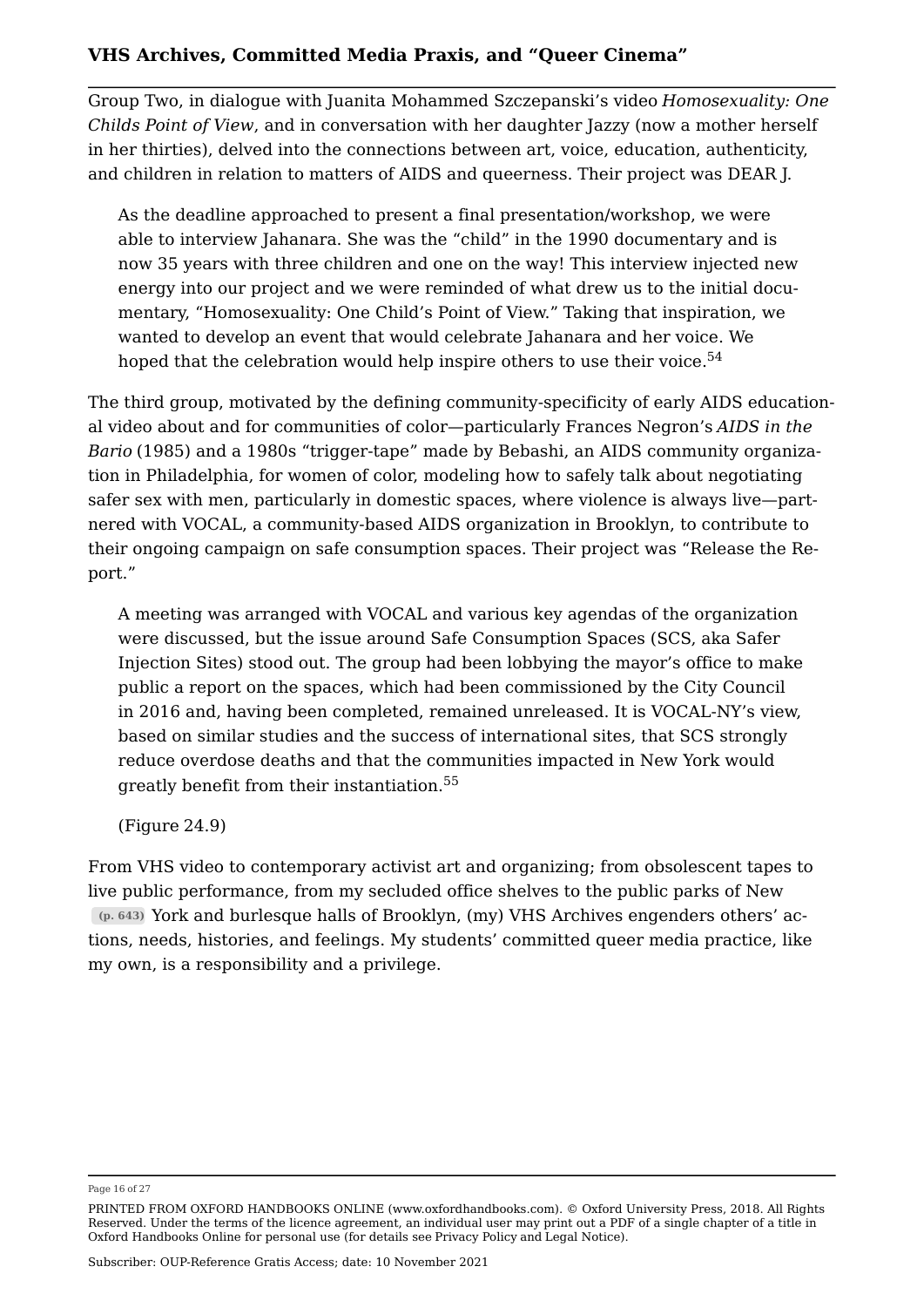<span id="page-17-0"></span>

*Figure 24.9.* VOCAL NY protest on the steps of New York's City Hall to force the release of a report commissioned by Mayor Bill de Blasio about the viability of safe-injection sites. A group of students from VHS Archives shot photos and videos as part of this campaign. We also participated in a weekly protest. The report was released the next day.

## **Conclusion**

<span id="page-17-2"></span><span id="page-17-1"></span>"I've been spending a lot of my time trying to understand what my responsibility is under the conditions of the tremendous loss of life, "explains Sarah Schulman in her interview with David Oscar Harvey, one of the contributions to "Lesbian Archive" about her long-term work with Jim Hubbard on the ACT UP Oral History Project.<sup>[56](#page-26-8)</sup> "A lot of the project is about making a record and a lot of it is about the consequences of AIDS … The oral history project lays the groundwork of data for people to begin to struggle with these questions."[57](#page-26-9) In my kindred effort here, and those of my many collaborators **(p. 644)** and interlocutors, I have also attempted to demonstrate how we struggle with these questions: building on our own and others' (shaky, hesitant, explosive) groundwork from whence queer lives and archives are made, lived, and used. Queer media archives are by definition and desire unstable and a little unseemly; they should be saved and shared, passed on, and used by others. Thus, my committed media practice in queer cinema is about media, to be sure, but always, first, about what it records and activates, the inspiring and improving of our lived experiences, and the learning, loving, and then holding on and sharing that this allows (Figure [24.10](#page-18-4)).

Page 17 of 27

PRINTED FROM OXFORD HANDBOOKS ONLINE (www.oxfordhandbooks.com). © Oxford University Press, 2018. All Rights Reserved. Under the terms of the licence agreement, an individual user may print out a PDF of a single chapter of a title in Oxford Handbooks Online for personal use (for details see [Privacy Policy](https://global.oup.com/privacy) and [Legal Notice\)](https://www.oxfordhandbooks.com/page/legal-notice).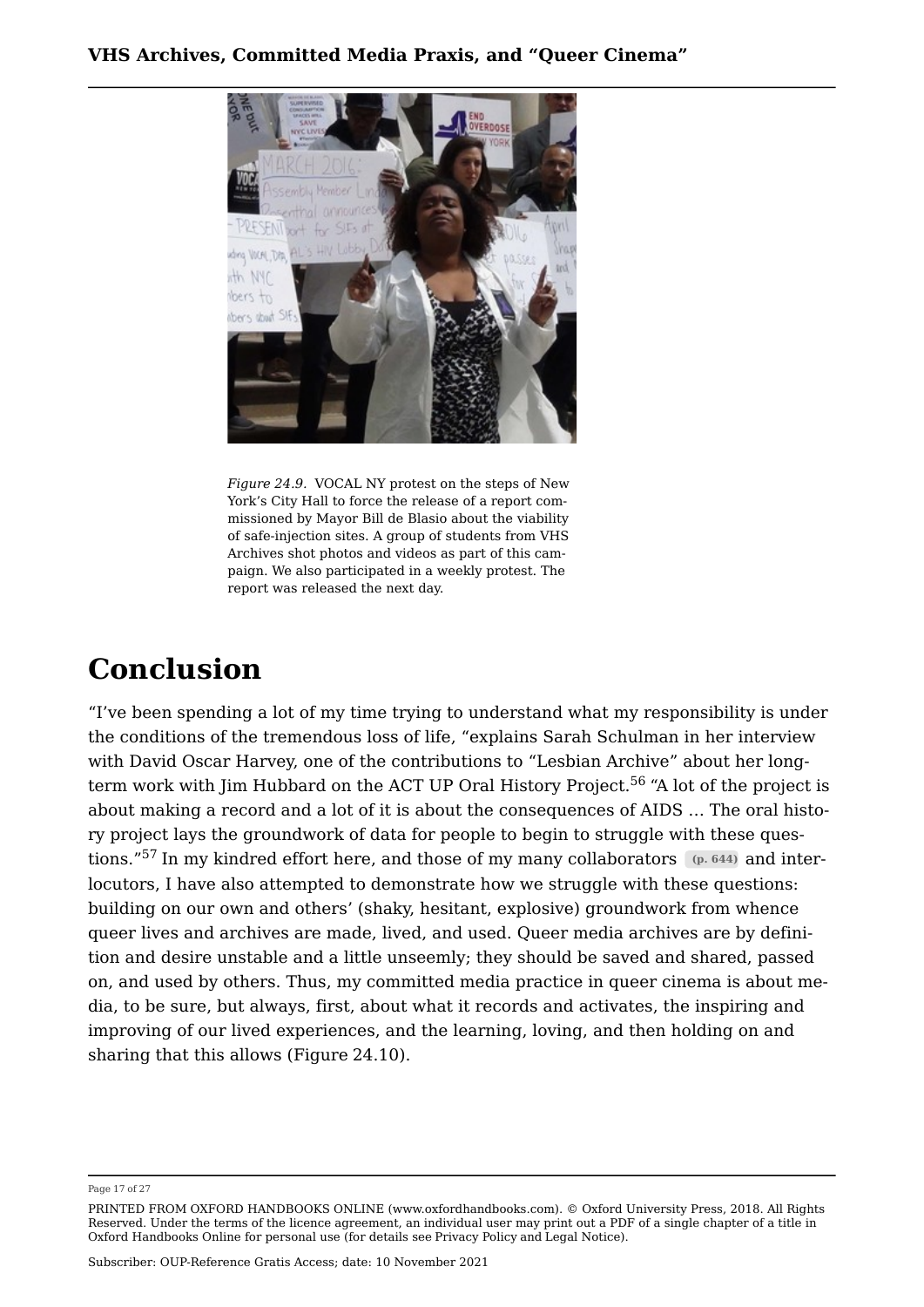<span id="page-18-4"></span>

*Figure 24.10.* Hillary Preston reads about her own power and vulnerability from pages sewn into her skirt as her fellow performers bind and also support her, at Hot To Trot, the night of burlesque staged by students in VHS Archives in response to Carol Leigh's VHS video work.

### **Notes:**

<span id="page-18-0"></span>([1.\)](#page-1-0) Amy Villerajo, e-mail, June 28, 2018, responding to an earlier communication in which I had offered the editors permission to cut my piece loose if it had gone too far afield. Self-reflexive inclusion of process (as one aspect of my committed media praxis method) is some of what I was worried about but also committed to. Talking about all that here, in the footnotes, is another characteristic of this method that I will be performing, especially in "Part 1," as a way to enact and also reflect my own practice in a piece about praxis. It also sets into motion the repeating interconnections of a personal, and I suggest field-defining intermingling of authorization and uncertainty, invitation and exclusion.

<span id="page-18-1"></span>([2.\)](#page-2-1) Alexandra Juhasz, *Women of Vision: Histories in Feminist Film and Video* (Minneapolis: University of Minnesota Press: 2001) and its associated feature documentary, available at from the author.

<span id="page-18-2"></span>([3.\)](#page-3-0) Yvonne Welbon and Alexandra Juhasz, eds., *Sisters in the Life: 25 Years of Out African American Lesbian Mediamaking (1986–2011)* (Durham, NC: Duke University Press, 2018).

<span id="page-18-3"></span>([4.\)](#page-3-1) I am currently in the process of revisiting all three of these projects: through a book, Theodore Kerr and Alexandra Juhasz, *We Are Having This Conversation Now: The Times of AIDS Cultural Production* (Durham, NC: Duke University Press, 2022); a special edition of *Feminist Media Histories* on activism, organized around media feminists, almost all

Page 18 of 27

PRINTED FROM OXFORD HANDBOOKS ONLINE (www.oxfordhandbooks.com). © Oxford University Press, 2018. All Rights Reserved. Under the terms of the licence agreement, an individual user may print out a PDF of a single chapter of a title in Oxford Handbooks Online for personal use (for details see [Privacy Policy](https://global.oup.com/privacy) and [Legal Notice\)](https://www.oxfordhandbooks.com/page/legal-notice).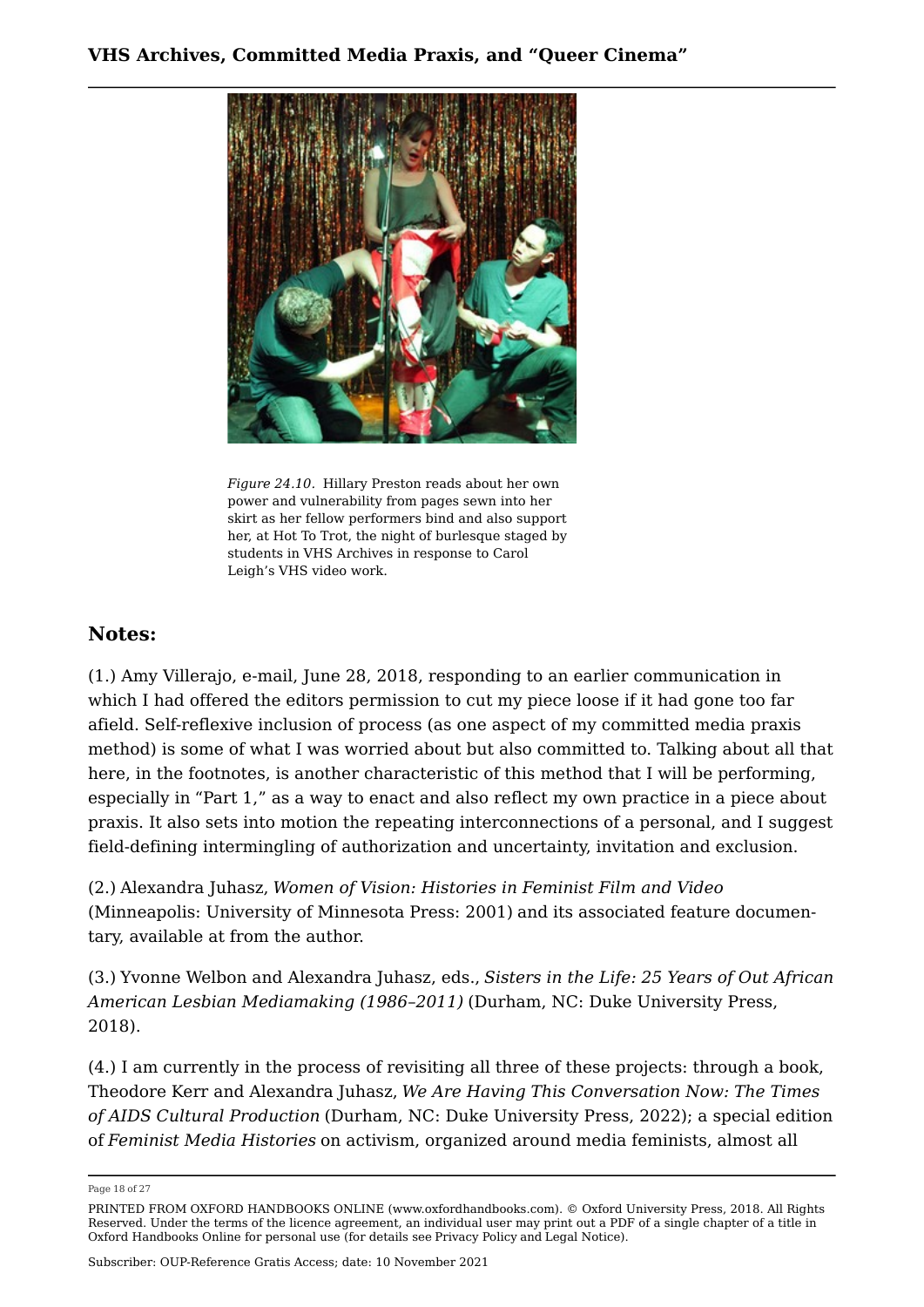queer or lesbian, who began their careers in the 1980s (Cheryl Dunye, Juanita Mohammed, Frances Negron, Eve Oishi, Yvonne Welbon), and first featured in *Women of Vision*, sharing media tactics learned under Ronald Reagan with younger feminists who might find this useful against today's authoritarian regime: Alexandra Juhasz and Angela Aguayo, eds., "Informed Historical Reveries," special issue, *Feminist Media Histories* 5, no. 4 (October 2019); and a remaster and rerelease of *The Watermelon Woman*, in 2016. Upon reflection, this question of return looms large in much (or all) of (my) queer/feminist/AIDS media praxis, including the project under consideration in "Part 2b: VHS Archives: The Working Group." Salvaging lost or easy to lose histories (and people) and then losing them again (to be found) is a cycle definitive of activist visibility politics.

<span id="page-19-0"></span>([5.\)](#page-3-2) B. Ruby Rich twice revisits her role in naming this moment and movement, explaining how it emerged from the same lively queer activist film community in which we each played our parts. B. Ruby Rich, *Chick Flicks* (Durham, NC: Duke University Press, 1998); and Rich, *New Queer Cinema: The Director's Cut* (Durham, NC: Duke University Press, 2013).

<span id="page-19-1"></span>([6.\)](#page-3-3) See Christine Vachon, *Shooting to Kill* (2007) and John Pierson, *Spike, Mike, Slackers and Dykes* (1996).

<span id="page-19-2"></span>([7.](#page-3-4)) Note how many various "co-" prefixes there are across this effort. We needed to share the burden of invention and learning, supporting each other as we went, in that no one else would.

<span id="page-19-3"></span>([8.](#page-3-5)) The role that our film played—along with other queer and feminist art—in political efforts to end or cripple the NEA is a critical component of its place within queer cinema history. In adding my own history to recent returns to the dastardly Republican project of gutting or destroying national arts funding, I take care to recount how it was none other than Alec Baldwin who spoke on our film's behalf on the steps of Capitol Hill, in an eerie anticipation of roles to come. Try as we might, though we were able to pull off a microbudget feature that accumulated cred as we went, we never had enough *real* cultural capital to get Cheryl anywhere near the mainstream media so that *she* could speak her artistic truths when the film was being debated in the press and Congress. Frank Rich wrote a great op-ed about the film, and Texas congresswoman Sheila Jackson Lee argued convincingly on the floor of the House against an amendment—penned explicitly against our little film to defund that year's NEA budget by the very \$30,000 Cheryl had received, this as punishment for our purported crimes (visualizing a brief interracial lesbian sex scene somewhere near the middle of the film?). Lee argues rousingly and convincingly, in footage captured on C-Span, that the NEA is funded precisely to allow the voices of all Americans, in our definitive diversity, to enter history, what I consider again here. Her words won that day.

<span id="page-19-4"></span>([9.](#page-3-6)) Candace Moore, in her chapter "Producing Black Lesbian Media" in [Welbon and](https://www.oxfordhandbooks.com/view/10.1093/oxfordhb/9780190877996.001.0001/oxfordhb-9780190877996-bibliography-6#oxfordhb-9780190877996-bibliography-6-bibItem-1023) [Juhasz,](https://www.oxfordhandbooks.com/view/10.1093/oxfordhb/9780190877996.001.0001/oxfordhb-9780190877996-bibliography-6#oxfordhb-9780190877996-bibliography-6-bibItem-1023) *[Sisters in the Life](https://www.oxfordhandbooks.com/view/10.1093/oxfordhb/9780190877996.001.0001/oxfordhb-9780190877996-bibliography-6#oxfordhb-9780190877996-bibliography-6-bibItem-1023)*, unearths this story of our bargain and then writes further about the role of producers in lesbian cinema. I traded producing the film—that is, trying

Page 19 of 27

PRINTED FROM OXFORD HANDBOOKS ONLINE (www.oxfordhandbooks.com). © Oxford University Press, 2018. All Rights Reserved. Under the terms of the licence agreement, an individual user may print out a PDF of a single chapter of a title in Oxford Handbooks Online for personal use (for details see [Privacy Policy](https://global.oup.com/privacy) and [Legal Notice\)](https://www.oxfordhandbooks.com/page/legal-notice).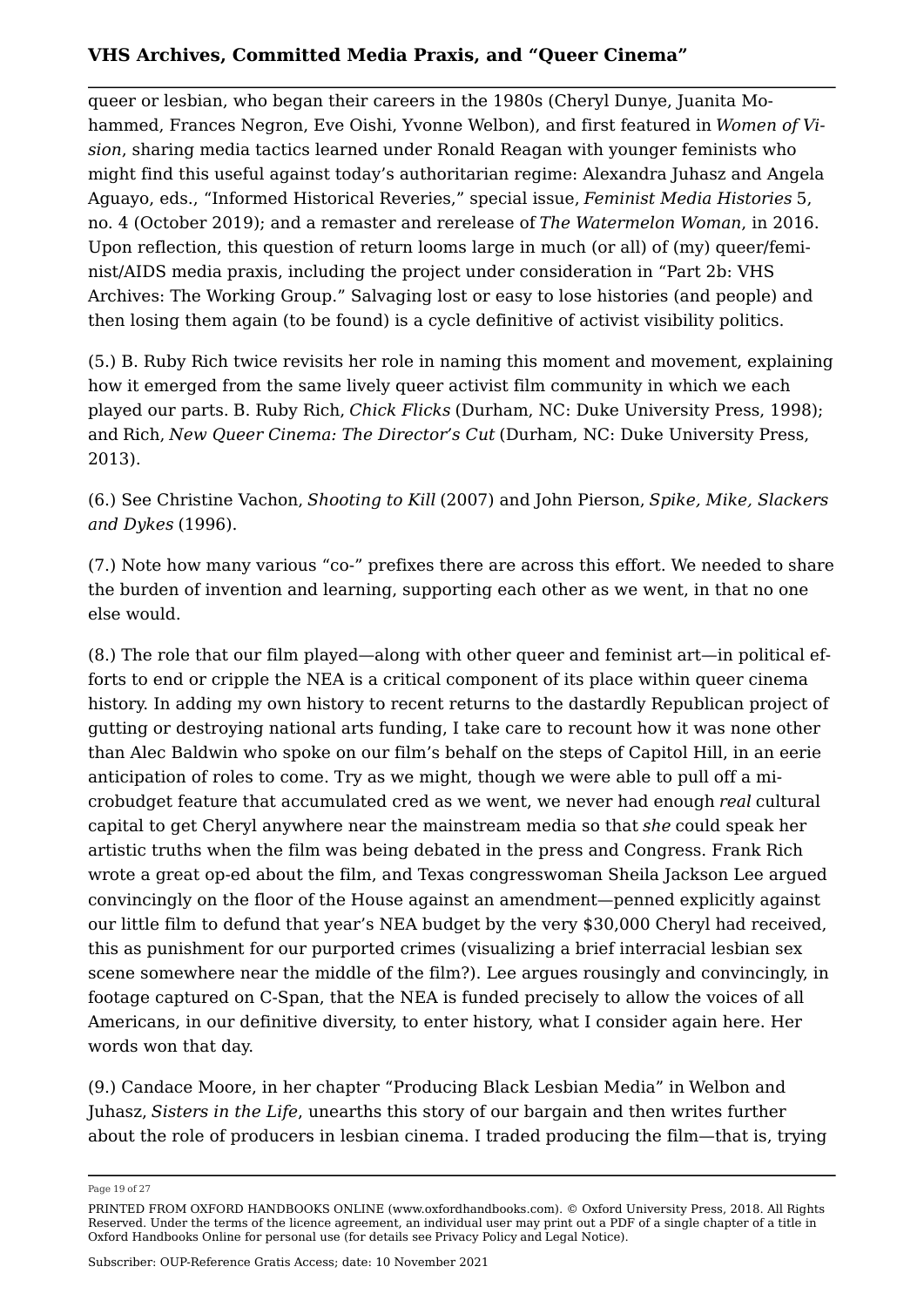to get it made after Cheryl could find no one else to do so—in exchange for her agreeing to move with me to Los Angeles, where I had just secured a new tenure track job.

<span id="page-20-0"></span>([10.](#page-3-7)) See especially Judith Mayne, *Directed by Dorothy Arzner* (Bloomington: University of Indiana Press, 1994); and Christine Gledhill and Julia Knight, eds., *Doing Women's Film History, Reframing Cinemas Past and Future* (Champaign: University of Illinois Press, 2015).

<span id="page-20-1"></span>([11.](#page-3-8)) These many staged scenarios depicting interracial romance, closeted lesbian life, Black women's roles in race films and early Hollywood, and the life of a White female film director in early cinema were based on careful research into the lives and loves of real women, undertaken by Cheryl and her collaborator on the photos, Zoe Leonard. Although faked for the film, they represent many past truths, inaccessible to our vision today because they had gone largely unrecorded by cameras or archived by institutions.

<span id="page-20-2"></span>([12.](#page-4-0)) In spring 2018, [Zoe Leonard's Fae Richards Archive](https://www.oxfordhandbooks.com/view/10.1093/oxfordhb/9780190877996.001.0001/oxfordhb-9780190877996-e-22#oxfordhb-9780190877996-e-22-bibItem-703) was installed at both the Whitney Museum (as part of her gorgeous and impressive mid-career retrospective) and at the National Gallery in Washington, DC, as part of a show called *Outlier Art*. I visited both exhibitions. No matter how long I stood by the vitrines holding pictures of me and my friends that were taken twenty or so years ago—today, mugging, posing, waiting to be seen In Real Life—not one passerby or art enthusiast recognized me. I puzzle: is this a matter of my now gray hair and middle-aged face? Or that I don't, and never did, comport or dress as "butch" in real life? Returns that are not to be allowed by aging are key here, as are my ongoing recognition difficulties, as a "real lesbian," within and outside the "community."

<span id="page-20-3"></span>([13.](#page-4-1)) So much queer cinema is made with the loving and/or committed support of the "community," itself a complex and changing amalgam of people, art, politics, sex, desire, thinking, and power. I try to explain (and theorize from) this aspect of queer media praxis in my piece about the second self-reflexive feature, *The Owls* (2010), which I also produced for Cheryl, even though we had long been broken up and I was no longer a "lesbian." I was still and will always be one of the "lesbian moms" of our two kids. Alexandra Juhasz, "A Lesbian Collective Aesthetic: Making and Teaching The OWLS," *Films for the Feminist Classroom* 2, no. 1 (Spring 2010). Many of the authors in *Sisters in Cinema* reflect on how the support of the Black lesbian community explains the disproportionate success of African American lesbians within American film history: a known, active, politicized community of care that activates because no one else is going to do this for us.

<span id="page-20-4"></span>([14.](#page-4-2)) See the extensive cast and crew list, as well as the beautiful, fabricated photo captions created on a faked sticky typewriter. It's a who's who of our New York and Philly queer communities of artists, friends, students, lovers, and ex-lovers, quite a few of whom have gone on to contribute substantially to queer photo and film culture themselves. Zoe Leonard and Cheryl Dunye, *The Fae Richards Archive* (San Francisco: Artpace Books, 1996).

Page 20 of 27

PRINTED FROM OXFORD HANDBOOKS ONLINE (www.oxfordhandbooks.com). © Oxford University Press, 2018. All Rights Reserved. Under the terms of the licence agreement, an individual user may print out a PDF of a single chapter of a title in Oxford Handbooks Online for personal use (for details see [Privacy Policy](https://global.oup.com/privacy) and [Legal Notice\)](https://www.oxfordhandbooks.com/page/legal-notice).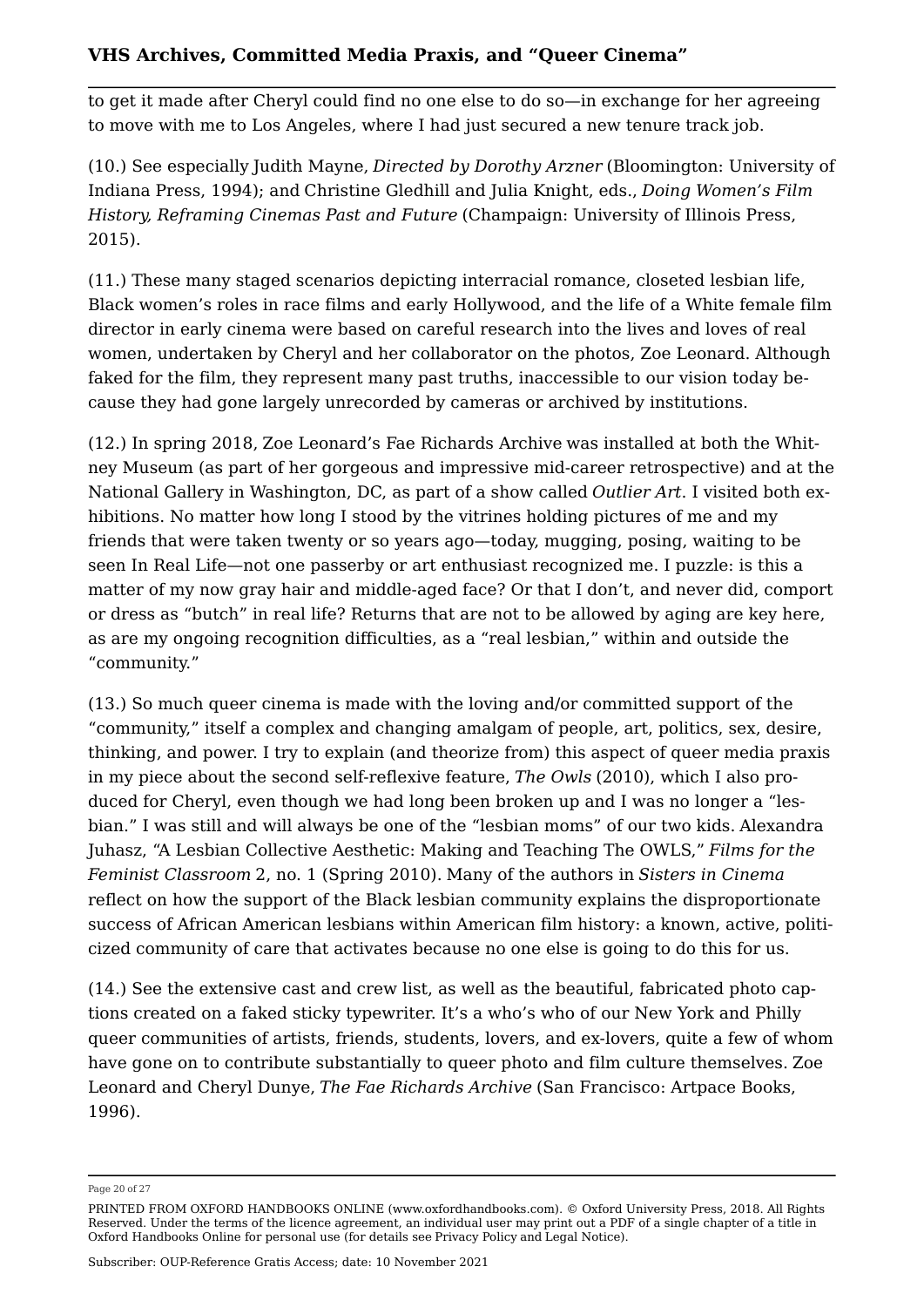<span id="page-21-0"></span>([15.](#page-4-3)) Discussing lessons learned in 2016–2017 from the twentieth-anniversary remaster and rerelease of *The Watermelon Woman*, Cheryl and I look at the film's focus on interracial experience, something from which people continue to politely or politically turn away:

Cheryl: People have been intrigued by what I was looking at in narrative and in the deeper thematics of history and representation, but I guess the race part, and particularly the inter-race part, didn't really matter.

Alex: And we're here to address how it does really matter. You were brave enough to hunker down in that very territory to dissect how and why and when Black and white people interact in America. Sometimes that relationship is motivated by desire. In the movie there are Black people desiring white people and white people desiring Black people. Sometimes it's power. In the movie there are white people who have power over Black people, and Black people who have power over white people and it's even more complicated when sometimes that power is written into the desire. There's anger, sometimes it's disdain, sometimes humiliation. All of those, and probably more, made apparent by visualizing and dissecting Blackwhite interactions across a variety of interactions led by either Cheryl or Fae Richards. ("Inter-racial Conversation," *Sinister Wisdom 107: Black Lesbians—We Are the Revolution!* [Winter 2018]: 134).

<span id="page-21-1"></span>([16.](#page-4-4)) Fake lesbians have played a significant role in my personal, professional, artistic, activist, and theoretical work. At the time we were making *The Watermelon Woman*, I lost my plum academic position (to a dear friend and colleague; no worries, we managed this fine at the time and I went on to more hospitable climes at Pitzer College and now CUNY, where my media production and even activism isn't perceived as a hobby, nuisance, or even liability to my job as a "scholar" but actually as core to my value for students and even the institution. At my first job, my committed media praxis was a significant liability.) At this time and at that institution, making media and teaching media production were not understood as part of proper academic film studies or teaching. Then, there was the matter of my uncertain status as "lesbian." This was during academia's early foray into queer studies and its related hiring practices. I had only recently began having sex with a woman, and so wasn't out about this activity or my "identity." During hiring for their first queer film studies job, my status as "lesbian" was challenged by the esteemed visiting distinguished lesbian scholar of queer studies who had been invited to lead efforts at the college, including hiring and its associated validations. Her reading of me one made against many femmes or feminists in our "community"—and then how this was read by cautious straights in the workplace, did help me to win a useful under the table payout. However, her play on authenticity and inclusion would also go on to define much of my personal hesitation about my place in "Queer Film" and queer film studies.

<span id="page-21-2"></span>([17.](#page-4-5)) Contemporary audiences are quick to report how timely *The Watermelon Woman* seems. How *ahead* of its time it is! This is a fertile place for queer (archival media) thinking. For I know it was entirely *of* its time. What does this temporal displacement and con-

Page 21 of 27

PRINTED FROM OXFORD HANDBOOKS ONLINE (www.oxfordhandbooks.com). © Oxford University Press, 2018. All Rights Reserved. Under the terms of the licence agreement, an individual user may print out a PDF of a single chapter of a title in Oxford Handbooks Online for personal use (for details see [Privacy Policy](https://global.oup.com/privacy) and [Legal Notice\)](https://www.oxfordhandbooks.com/page/legal-notice).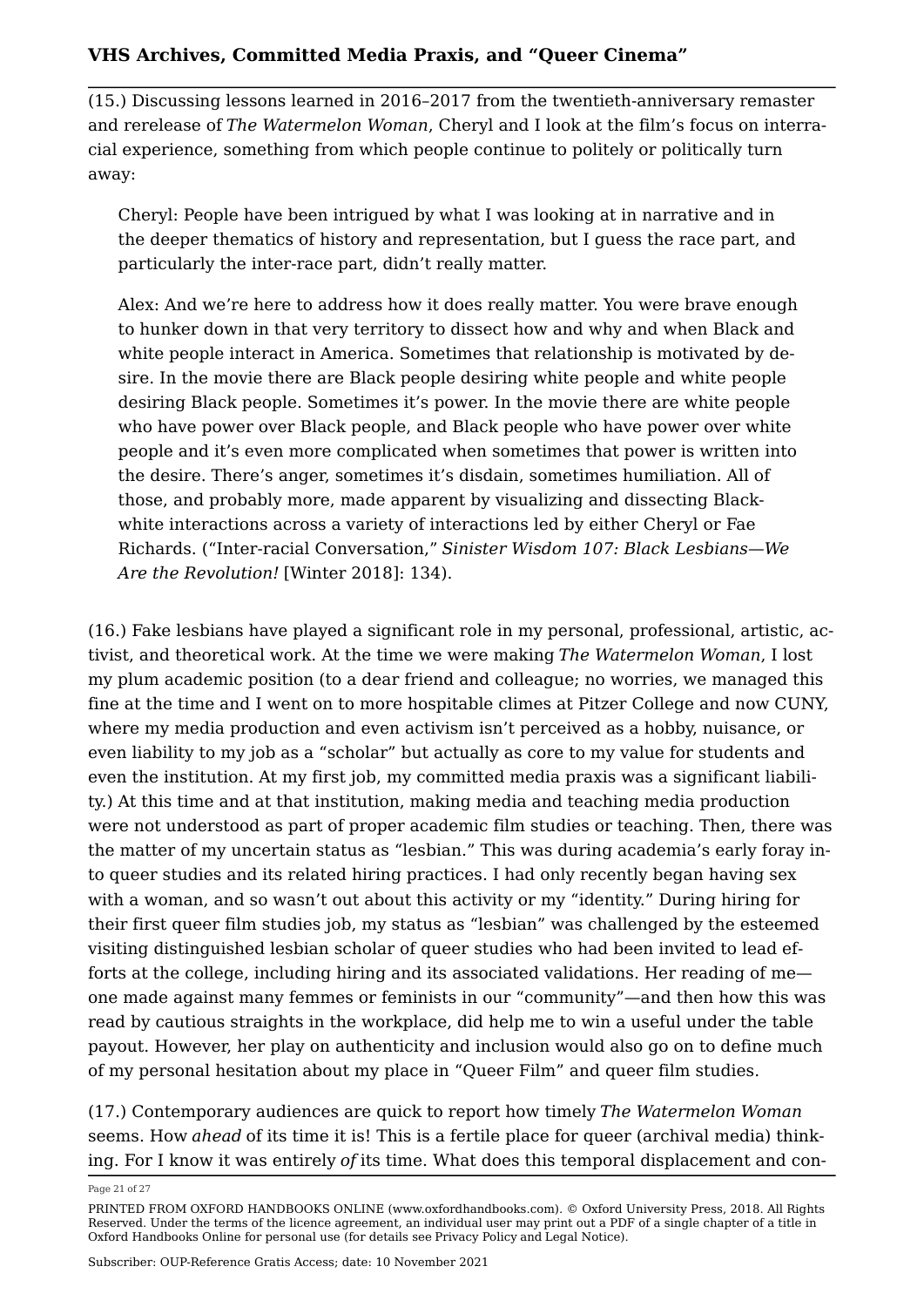fusion mean about our sense of the present and needs for the past? It doesn't seem so dissimilar to the continuing nostalgia for ACT UP from queer (AIDS) activists: a deep and formative misperception about the richness of the past that fuels honest and active returns. It is also a condescending form of authorization of the present by imagining a lesswoke past.

<span id="page-22-0"></span>([18.](#page-4-6)) The lovely show at the National Gallery where the photos and film played is called *Outlier Art*. When we made them, I had a PhD, and Cheryl an MFA. Both Cheryl and Zoe had already been in a Whitney Biennial. Many of our cast and crew were also establishing themselves in careers in the arts and academia. Sure, we were "outliers," as lesbians, I guess. To see the small but steady and still-gaining role *Watermelon Woman* has played in histories of New Queer Cinema, see, for example, [Rich,](https://www.oxfordhandbooks.com/view/10.1093/oxfordhb/9780190877996.001.0001/oxfordhb-9780190877996-e-1#oxfordhb-9780190877996-e-1-bibItem-12) *[Chick Flicks](https://www.oxfordhandbooks.com/view/10.1093/oxfordhb/9780190877996.001.0001/oxfordhb-9780190877996-e-1#oxfordhb-9780190877996-e-1-bibItem-12)*; and Michele Aaron, ed., *Flicks and New Queer Cinema: A Critical Reader* (New Brunswick, NJ: Rutgers University Press, 2004).

<span id="page-22-1"></span>([19.](#page-4-7)) This scene is reacted to with particular alacrity and attention by today's audiences, who feel it is particularly "timely" or prescient, as if the consideration of anti-Black, homo- and even transphobic police violence ("Where'd you get that camera, boy?" "I'm not a boy, and it's mine") is something newly and specially of this time. When discussed in current  $Q \&$  As, as it always is, we make sure to inform audiences about what would have been the next scene, ultimately left out of the picture. In this scene, Diana bails Cheryl out of jail. It was cut for several reasons. We thought this depiction of the couple's financial relationship was perhaps too heavy-handed. And Cheryl wanted the power imbalances and other dynamics leading to the demise of this relationship, mentioned at film's end, to remain more open to interpretation. Also, the coverage of this scene was weak. It was shot at the end of an already too-long day of what was, I think, a seventeen-day shoot.

<span id="page-22-2"></span>([20.](#page-4-8)) Cheryl has come a long way since this 2010 microfeature. Her newfound (and long in coming) mainstream success is based on the stunning foot up she was provided by Ava DuVernay, whose understanding that only women (of color) are going to create opportunities in Hollywood for other women (of color) has been put into action—by her! The function of the producer, and other kinds of "support" roles, is discussed by Candace Moore in her contribution to *Sisters in the Life*.

<span id="page-22-3"></span>([21.](#page-4-9)) In the credits for *The Owls*—where we put most of the documentary footage we had shot alongside the narrative of this film, documentary footage being one of the three parts of what Cheryl calls the "Dunyementary," that is, the actual actors talking about themselves, and the actors in character talking about themselves, and then also acting several of the lesbian and queer cinema icons who volunteered to collaborate on the film (Guinevere Turner, Campbell X, Lisa Gornick) talk with me and the documentary team (Rhys Ernst, Mariah Garnett, and, sometimes, Cheryl) about their thoughts about motherhood, community, aging, and the changing shape of lesbian and queer community, particularly in relation to what was then a burgeoning trans identity and politics. The cast and crew's comments are political, while also being quite personal, given the real state of

Page 22 of 27

PRINTED FROM OXFORD HANDBOOKS ONLINE (www.oxfordhandbooks.com). © Oxford University Press, 2018. All Rights Reserved. Under the terms of the licence agreement, an individual user may print out a PDF of a single chapter of a title in Oxford Handbooks Online for personal use (for details see [Privacy Policy](https://global.oup.com/privacy) and [Legal Notice\)](https://www.oxfordhandbooks.com/page/legal-notice).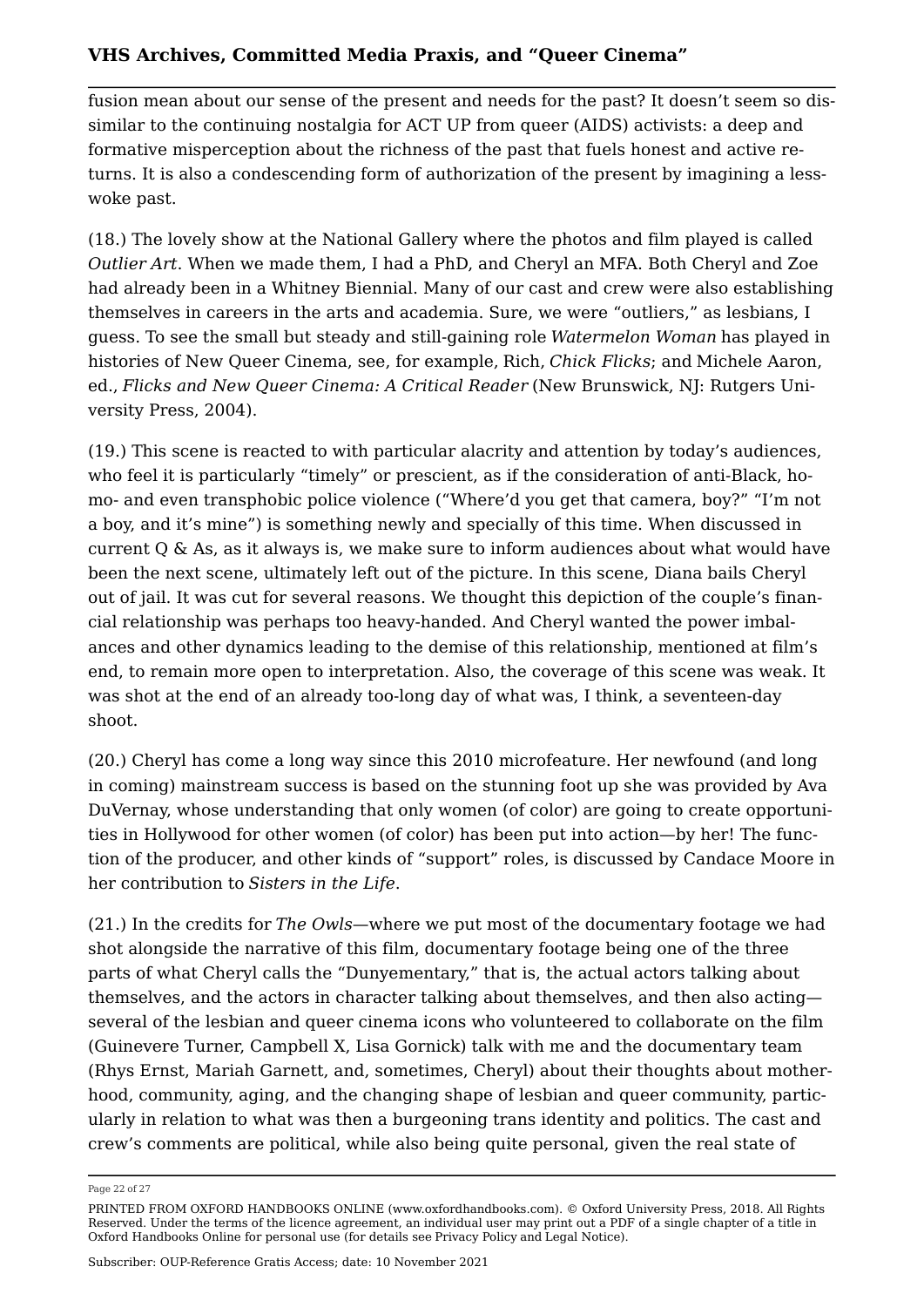Cheryl's (and my) life: our two very real kids and broken marriage, our current marital configurations and Cheryl's steady movement toward a more masculine-identified femininity. See Anna Margaret Abuelo's companion film, *Hooters* (2010), to learn and see more of the behind-the-scenes personal and political mayhem of the collaborative film shoot of *The Owls*, or my own collective look at (that) lesbian film, "A Lesbian Collective Aesthetic: Making and Teaching *The Owls*," *Signs* 2, no. 1 (2010).

<span id="page-23-0"></span>([22.](#page-4-10)) As is true for *The Watermelon Woman*, the cast and crew of this film, who again all but volunteered to work on it, but who are now all qualified film professionals in our own right (this professionalism built from now twenty years of concerted and successful queer/lesbian activism in the cinema) is a veritable who's who of Queer Cinema.

<span id="page-23-1"></span>([23.](#page-5-1)) A good deal of my current AIDS writing challenges why AIDS art is primarily considered "queer," or has been stewarded by the queer community (or perhaps the gay male community, to be precise), given that AIDS has been disproportionately suffered by women, people of color, people from the Global South, and trans women. See "DiAna's Hair Ego Remix" (2017) or Jih-Fei Cheng, Alexandra Juhasz, and Nishant Shahani, eds., *AIDS and the Distribution of Crises* (Durham, NC: Duke University Press, 2020).

<span id="page-23-2"></span>([24.](#page-5-2)) Cheryl Dunye, "Alternate Endings, Radical Beginnings Video and Artist Statement: Cheryl Dunye and Ellen Spiro," The Visual AIDS Blog, January 17, 2018, [http://](http://visualaids.org/blog/detail/artist-statement-cheryl-dunye-ellen-spiro) [visualaids.org/blog/detail/artist-statement-cheryl-dunye-ellen-spiro](http://visualaids.org/blog/detail/artist-statement-cheryl-dunye-ellen-spiro).

<span id="page-23-3"></span>([25.](#page-6-1)) The matter of risk (for queers and others) seems relevant here. Making media, writing creatively, working collectively within cinema and media and/or queer studies is hardly risky for me now, as a Distinguished Professor of Film with nothing much to lose or gain. This pales against the real risks of HIV, antiqueer and -trans violence, and structural lack of access to services and care because of systemic sexism, racism, and homo- and transphobia and stigma. But threats within academia are also quite real in the neoliberal academy. Do I advise my queer mentees in SCMS's Alex Doty Mentorship Program to take such risks, and is that even really possible now that queer studies (and perhaps even AIDS studies) are rather solidly institutionalized? See Matt Brim, *Poor Queer Studies: Confronting Elitism in the University* (Durham, NC: Duke University Press, 2020). A different but related class that I taught at the Claremont Graduate University, Visual Research Methods, coaxes hesitant grad students in the Humanities to try to write "digitally" and "creatively" as useful methods to think newly, reach new audiences, and better engage digital or visual texts. Given that many of these methods are now the mandates of Digital Humanities (DH)—one of the only places, currently, where there are money and jobs in the Humanities—perhaps some of the risks of (queer) media praxis are modified or mollified.

<span id="page-23-4"></span>([26.](#page-6-2)) This particular facet of my "queer" project—to challenge, bend, or refine the textual/ writing norms of the discipline(s) to better suit my changing projects and goals—has been fundamental to my scholarly life and practice. In the late 1980s, I morphed an AIDS activist video project, *We Are: A Video for Careproviders of People Affected by AIDS* (Women's AIDS Video Enterprise, 1990) into my doctoral research with the permission of

Page 23 of 27

PRINTED FROM OXFORD HANDBOOKS ONLINE (www.oxfordhandbooks.com). © Oxford University Press, 2018. All Rights Reserved. Under the terms of the licence agreement, an individual user may print out a PDF of a single chapter of a title in Oxford Handbooks Online for personal use (for details see [Privacy Policy](https://global.oup.com/privacy) and [Legal Notice\)](https://www.oxfordhandbooks.com/page/legal-notice).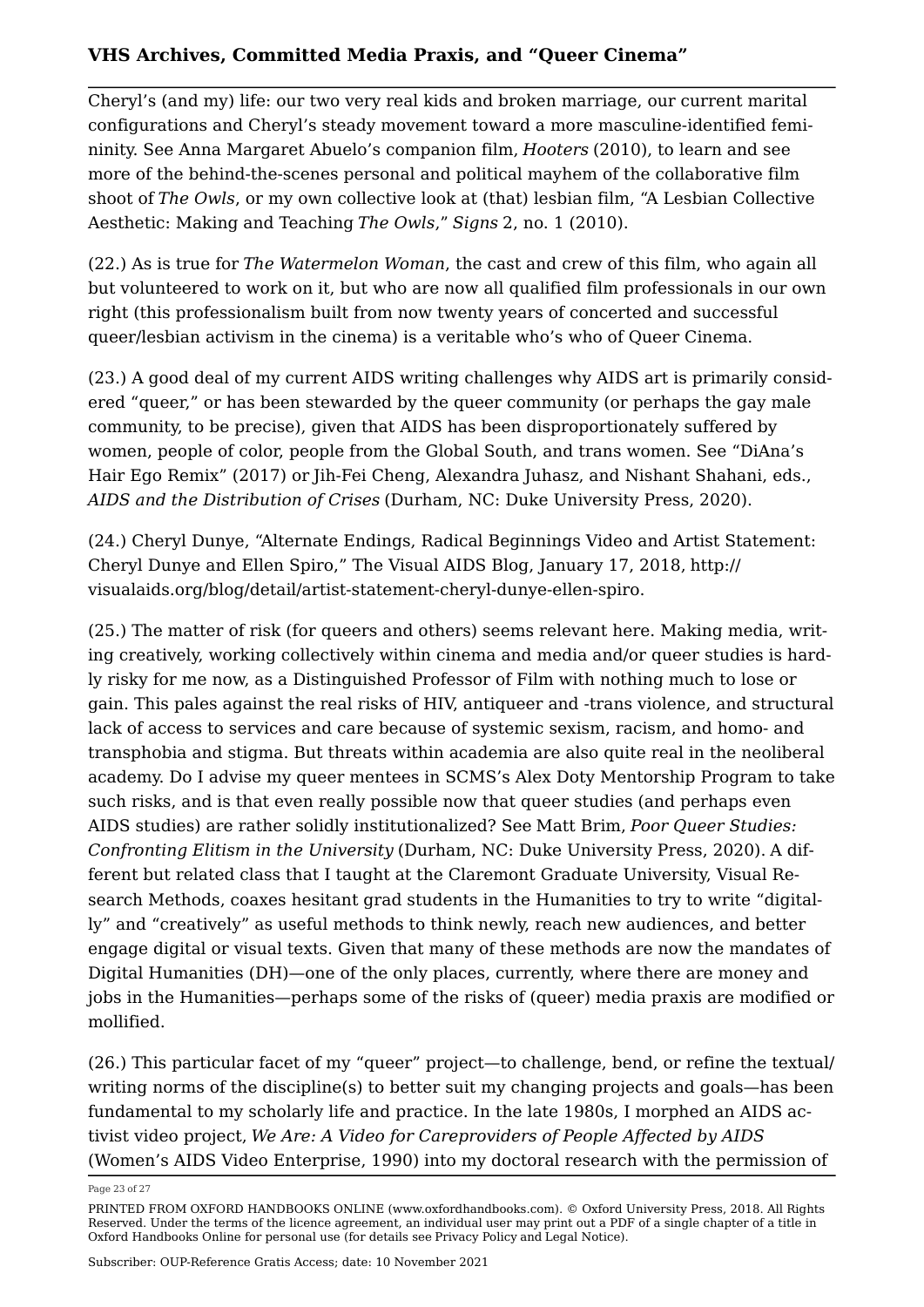my dissertation committee. I also broke and refigured paper-based writing to better understand YouTube in my born digital, only online, "video-book" (*Learning from YouTube*, Cambridge, MA: MIT Press, 2010). And recently, I have found that really weird writing is the only way to make sense of holding, sharing, and moving affect in queer feminist media networks.

<span id="page-24-0"></span>([27.](#page-6-3)) I've been building (queer) collaborative websites for years with others. See [www.Femtechnet.org](http://www.Femtechnet.org), [www.onlinefeministspaces.org](http://www.onlinefeministspaces.org), [www.mediapraxis.org,](http://www.mediapraxis.org) and [www.fakenews-poetry.org.](http://www.fakenews-poetry.org)

<span id="page-24-1"></span>([28.](#page-6-4)) See "Flaherty's Midwives," by Patricia Zimmerman, who details how the organizing and support work behind the Flaherty Film Seminar, itself a preeminent supporter of experimental filmmakers when no one else would do so, has always been done almost exclusively by women, in Waldman and Walker, eds., *Feminism and Documentary* (Minneapolis: University of Minnesota Press, 1999).

<span id="page-24-2"></span>([29.](#page-7-1)) See Sara Ahmed, *Living a Feminist Life* (Durham, NC: Duke University Press, 2017): "I decided then: theoretical work that is in touch with a world is the kind of theoretical work I wanted to do" (10).

<span id="page-24-3"></span>([30.](#page-7-2)) Welbon has expanded her massive Sisters in Cinema project to include a brick-andmortar Media Arts Center in Chicago. It also includes books, interviews, websites, and videos collected and produced "as a resource for and about African American women media makers. Our mission is to entertain, educate, develop and celebrate." See [http://](http://sistersincinema.com) [sistersincinema.com.](http://sistersincinema.com)

<span id="page-24-4"></span>([31.](#page-7-3)) Yvonne Welbon, "Immersion in Legacy: Coming Home to Ourselves and One Another," "Moving Image Review," eds. Alexandra Juhasz and Ming-Yuen Ma, special issue, *GLQ: A Journal of Lesbian and Gay Studies* 17, no. 4 (2011): 619–620.

<span id="page-24-5"></span>([32.](#page-8-0)) Alexandra Juhasz and Ming-Yuen Ma, "Lesbian Archives," *GLQ* 17, no. 4 (2011): 619. Perhaps it goes without saying, at this point, that the work of editing collections and others' words is itself a necessary practice to support queer and/or lesbian archiving, organizing, collectivizing, and community and queer committed media practice.

<span id="page-24-6"></span>([33.](#page-8-1)) Ann Cvetkovich, *An Archive of Feelings* (Durham, NC: Duke University Press, 2003), 8.

<span id="page-24-7"></span>([34.](#page-8-2)) In this sense, I understand VHS Archives as "proper DH": working within the digital so that tools, platforms, and methods alter and enhance inherited ways of thinking, writing, teaching, researching, publishing, and interacting because of the digital's affordances.

<span id="page-24-8"></span>([35.](#page-8-3)) Chris Castiglia and Chris Reed, *If Memory Serves Us: Gay Men, AIDS, and the Promise of the Queer Past* (Minneapolis: University of Minnesota Press, 2011), 210.

Page 24 of 27

PRINTED FROM OXFORD HANDBOOKS ONLINE (www.oxfordhandbooks.com). © Oxford University Press, 2018. All Rights Reserved. Under the terms of the licence agreement, an individual user may print out a PDF of a single chapter of a title in Oxford Handbooks Online for personal use (for details see [Privacy Policy](https://global.oup.com/privacy) and [Legal Notice\)](https://www.oxfordhandbooks.com/page/legal-notice).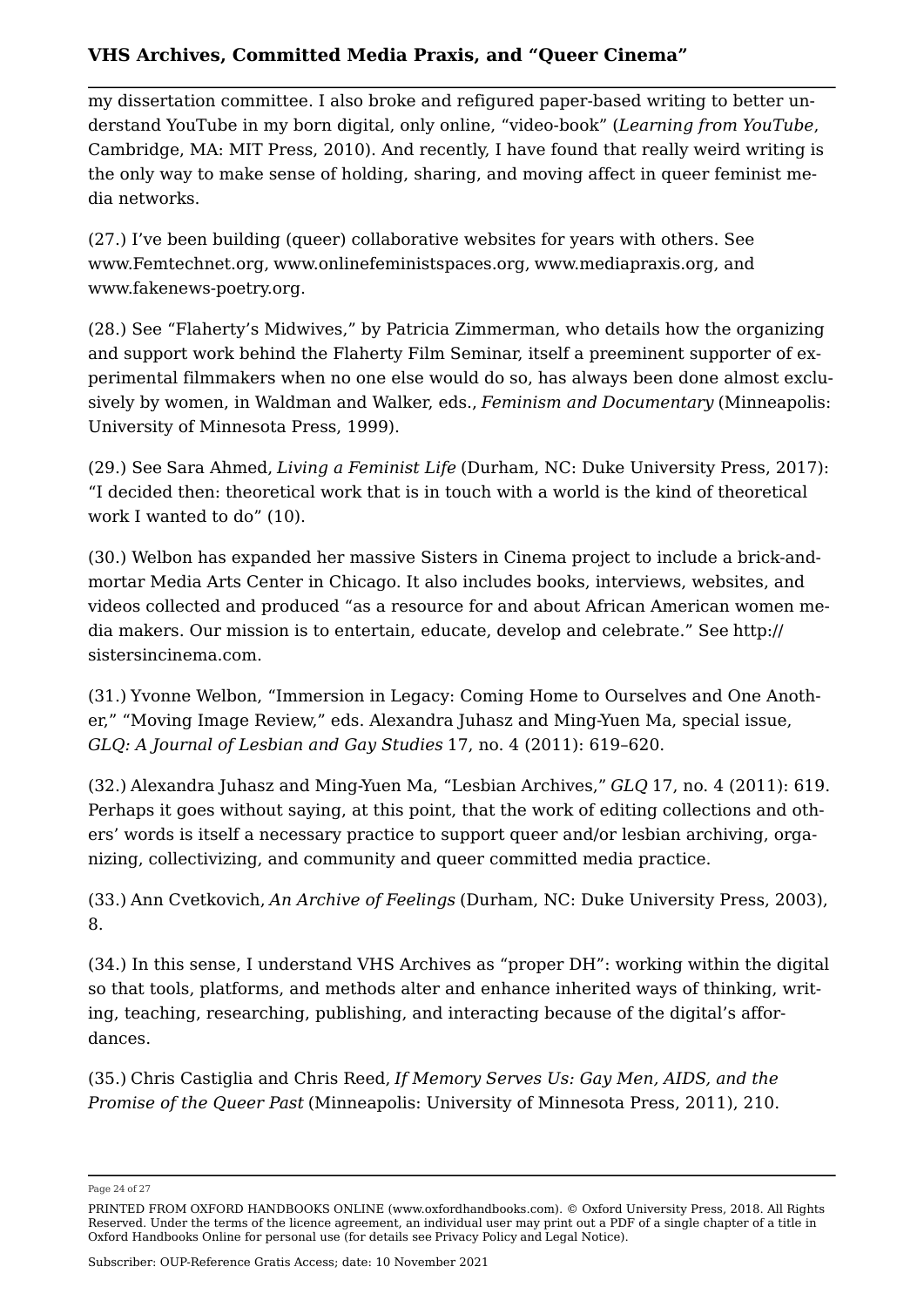<span id="page-25-0"></span>([36.](#page-9-1)) Richard Rinehart and Jon Ippolito, *Re-collection: Art, New Media and Social Memory* (Cambridge, MA: MIT Press, 2014), 8.

<span id="page-25-1"></span>([37.](#page-10-1)) Lisa Macklin, "Is VHS an Obsolete Format under Section 108?," August 29, 2016, <http://intheopen.net/2016/08/is-vhs-an-obsolete-formatunder-section-108>. See also "Video at Risk: Strategies for Preserving Commercial Video Collections in Libraries," [http://](http://www.nyu.edu/tisch/preservation/research/videorisk/VideoAtRisk_SECTION108_Guidelines_2013.pdf) [www.nyu.edu/tisch/preservation/research/videorisk/](http://www.nyu.edu/tisch/preservation/research/videorisk/VideoAtRisk_SECTION108_Guidelines_2013.pdf)

[VideoAtRisk\\_SECTION108\\_Guidelines\\_2013.pdf](http://www.nyu.edu/tisch/preservation/research/videorisk/VideoAtRisk_SECTION108_Guidelines_2013.pdf); and Mike Casey, "Why Media Preservation Can't Wait," *IASA Journal* 44 (2015), [http://www.avpreserve.com/wp-content/uploads/](http://www.avpreserve.com/wp-content/uploads/2015/04/casey_iasa_journal_44_part3.pdf) [2015/04/casey\\_iasa\\_journal\\_44\\_part3.pdf](http://www.avpreserve.com/wp-content/uploads/2015/04/casey_iasa_journal_44_part3.pdf).

<span id="page-25-2"></span>([38.](#page-10-2)) From "tenderness in the face of the magnetic media crisis … & other archival dilemmas," Rachel Matson, PowerPoint presented to VHS Archives working group. Indiana University Media Preservation Task Force, "Meeting the Challenge of Media Preservation" (2011).

<span id="page-25-3"></span>([39.](#page-10-3)) See Abigail De Kosnik, *Rogue Archives: Digital Cultural Memory and Media Fandom* (Cambridge, MA: MIT Press, 2016).

<span id="page-25-4"></span>([40.](#page-11-0)) Kristin (KP) Pepe, "Outside of the Hollywood Canon: Preserving Lesbian Moving Images," in "Lesbian Archives," p. 633.

<span id="page-25-5"></span>([41.](#page-11-1)) The twentieth remaster and rerelease of *The Watermelon Woman* came about when Cheryl and I understood that no one was going to do this work but us—working with our community—just as had been true for the making of the original film.

<span id="page-25-6"></span>([42.](#page-11-2)) Okwui Enwezor, *Archive Fever: Uses of the Document in Contemporary Art* (New York: International Center of Photography, 2008), 13.

<span id="page-25-7"></span>([43.](#page-11-3)) Catherine Lord, "Medium: Ink on Paper," in "Lesbian Archives," 639.

<span id="page-25-8"></span>([44.](#page-12-0)) Juan Fernández, Nostalgia and "Intellectual Feelings," May 2, 2018, [https://](https://www.centerforthehumanities.org/blog/queer-histories-videotape-and-the-ethics-of-reuse) [www.centerforthehumanities.org/blog/queer-histories-videotape-and-the-ethics-of-reuse.](https://www.centerforthehumanities.org/blog/queer-histories-videotape-and-the-ethics-of-reuse)

<span id="page-25-9"></span>([45.](#page-12-1)) [De Kosnik,](https://www.oxfordhandbooks.com/view/10.1093/oxfordhb/9780190877996.001.0001/oxfordhb-9780190877996-e-22#oxfordhb-9780190877996-e-22-bibItem-713) *[Rogue Archives](https://www.oxfordhandbooks.com/view/10.1093/oxfordhb/9780190877996.001.0001/oxfordhb-9780190877996-e-22#oxfordhb-9780190877996-e-22-bibItem-713)*, 18.

<span id="page-25-10"></span>([46.](#page-13-1)) Although still a work in process, what is now called the "Alexandra Juhasz VHS Collection" can be found online, thanks to the research and archival help of Emily Fairey, a media technologist and librarian at Brooklyn College and Brianna Jones, who worked on this project as part of her Master's thesis for NYU's Moving Image Archiving and Preservation program, [https://www.njvid.net/showcollection.php?pid=njcore:105163.](https://www.njvid.net/showcollection.php?pid=njcore:105163)

<span id="page-25-11"></span>([47.](#page-13-2)) TheVHS Archives Working group's emphasis and activities changed over its tenure. Several participants went on to build their own small collections of video through a lightweight archiving tool, Analog Archive, that we developed with the designers Partner and Partners. It allows users to tenderly activate small holdings of analogue materials. See Analog Archives, [https://www.figma.com/proto/n9ekMJ6APEgIe6yA3gA17o/Analog-](https://www.figma.com/proto/n9ekMJ6APEgIe6yA3gA17o/Analog-Archive-10-2-19-Copy?node-id=2%3A3&viewport=504%2C437%2C0.6023789048194885&scaling=scale-down-width)[Archive-10-2-19-Copy?node-](https://www.figma.com/proto/n9ekMJ6APEgIe6yA3gA17o/Analog-Archive-10-2-19-Copy?node-id=2%3A3&viewport=504%2C437%2C0.6023789048194885&scaling=scale-down-width)

Page 25 of 27

PRINTED FROM OXFORD HANDBOOKS ONLINE (www.oxfordhandbooks.com). © Oxford University Press, 2018. All Rights Reserved. Under the terms of the licence agreement, an individual user may print out a PDF of a single chapter of a title in Oxford Handbooks Online for personal use (for details see [Privacy Policy](https://global.oup.com/privacy) and [Legal Notice\)](https://www.oxfordhandbooks.com/page/legal-notice).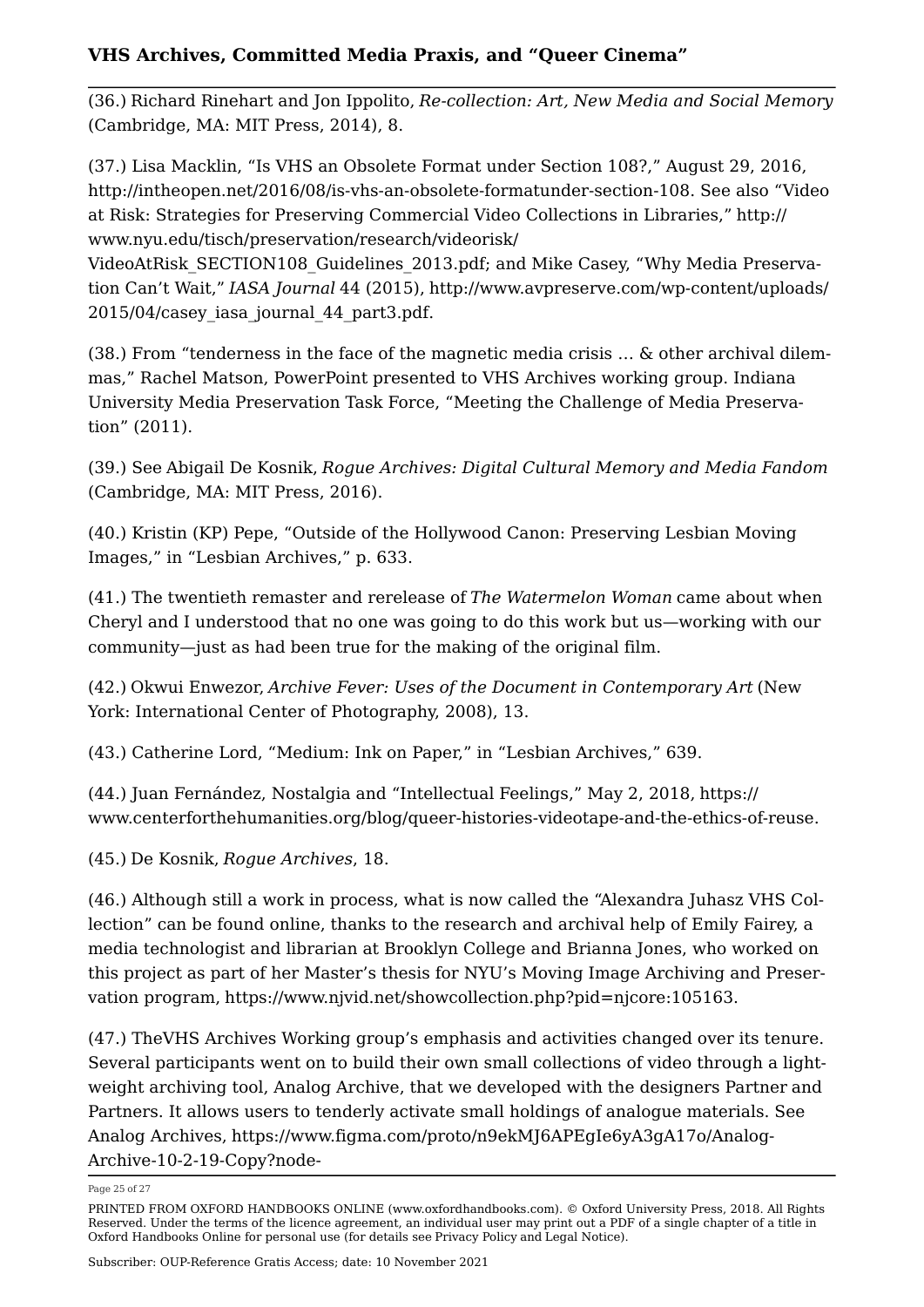[id=2%3A3&viewport=504%2C437%2C0.6023789048194885&scaling=scale-down-width](https://www.figma.com/proto/n9ekMJ6APEgIe6yA3gA17o/Analog-Archive-10-2-19-Copy?node-id=2%3A3&viewport=504%2C437%2C0.6023789048194885&scaling=scale-down-width). Helena Shaskevich built "Digital Archive of the New York Women's Video Festivals" as part of her doctoral research in Art History, [https://newmedialab.cuny.edu/project/digital](https://newmedialab.cuny.edu/project/digital-archive-of-the-new-york-womens-video-festivals/)[archive-of-the-new-york-womens-video-festivals/.](https://newmedialab.cuny.edu/project/digital-archive-of-the-new-york-womens-video-festivals/) Jenna Freeman digitized a single zine, *Sillywish #5*, by Ocean Capewell, with her consent and participation, allowing for a page by page close reading of this text, written by the then 14-year-old queer Long Islander, <https://barnard.padlet.org/jennafreedman/sillywish5>. I, too, worked with the tool, carefully re-visiting the 4+ hour VHS recording of a research meeting I held and taped in NY in 1994, with over 25 media feminists, "Womxn of Vision," [https://womxn-of](https://womxn-of-vision.netlify.app)[vision.netlify.app](https://womxn-of-vision.netlify.app).

<span id="page-26-0"></span>([48.](#page-13-3)) See The VHS Archives Working Group, The Center for the Humanities, The Graduate Center, CUNY, [https://www.centerforthehumanities.org/public-engagement/working](https://www.centerforthehumanities.org/public-engagement/working-groups/vhs-archives)[groups/vhs-archives.](https://www.centerforthehumanities.org/public-engagement/working-groups/vhs-archives)

<span id="page-26-1"></span>([49.](#page-14-0)) Rachel Mattson, "Queer Histories, Videotape, and the Ethics of Reuse," December 18, 2017, [https://www.centerforthehumanities.org/blog/queer-histories-videotape-and-the](https://www.centerforthehumanities.org/blog/queer-histories-videotape-and-the-ethics-of-reuse)[ethics-of-reuse.](https://www.centerforthehumanities.org/blog/queer-histories-videotape-and-the-ethics-of-reuse)

<span id="page-26-2"></span>([50.](#page-14-1)) VHS Archives class site, Spring 2017, <https://activismvhs.omeka.net>.

<span id="page-26-3"></span>([51.](#page-14-2)) VHS Archives class site, Spring 2020, [https://scalar.usc.edu/works/film7032/index.](https://scalar.usc.edu/works/film7032/index)

<span id="page-26-4"></span>([52.](#page-15-1)) The class syllabi, assignments, and activities from 2017 and 2020 can be found on the 2020 class website, <https://scalar.usc.edu/works/film7032/index>.

<span id="page-26-5"></span>([53.](#page-15-2)) As is true of so many digital (queer) efforts, the Spring 2017 site crashed and much of the student work was lost. Jenn McCoy and Emily Fairey worked selflessly to salvage some but not all if it. See Documentation of Group Work, "Hot to Trot: Sex, Activism, Performance" for some of the statements, fliers, and photos of this live event, [https://](https://scalar.usc.edu/works/film7032/student-projects-2018?path=student-projects) [scalar.usc.edu/works/film7032/student-projects-2018?path=student-projects](https://scalar.usc.edu/works/film7032/student-projects-2018?path=student-projects).

<span id="page-26-6"></span>([54.](#page-16-0)) See remaining documentation of "Dear J." on the Spring 2017 class website, [https://](https://activismvhs.omeka.net/exhibits) [activismvhs.omeka.net/exhibits](https://activismvhs.omeka.net/exhibits). See Project Description in note 5.

<span id="page-26-7"></span>([55.](#page-16-1)) See remaining documentation of "Release the Report" on the Spring 2017 class website, <https://activismvhs.omeka.net/exhibits/show/release-the-report--a-collabor>.

<span id="page-26-8"></span>([56.](#page-17-1)) See Sarah Schulman, Let the Record Show: *A Political History of ACT UP New York, 1987–1993* (New York: Farrar, Straus & Giroux, 2021) and The ACT UP Oral History Project website from which much of this stately and comprehensive written history of ACT UP was generated, [www.actuporalhistory.org.](http://www.actuporalhistory.org)

<span id="page-26-9"></span>([57.](#page-17-2)) Sarah Schulman, "An Archive of Intimacies," in "Lesbian Archives." 630.

### **Alexandra Juhasz**

Page 26 of 27

PRINTED FROM OXFORD HANDBOOKS ONLINE (www.oxfordhandbooks.com). © Oxford University Press, 2018. All Rights Reserved. Under the terms of the licence agreement, an individual user may print out a PDF of a single chapter of a title in Oxford Handbooks Online for personal use (for details see [Privacy Policy](https://global.oup.com/privacy) and [Legal Notice\)](https://www.oxfordhandbooks.com/page/legal-notice).

Subscriber: OUP-Reference Gratis Access; date: 10 November 2021